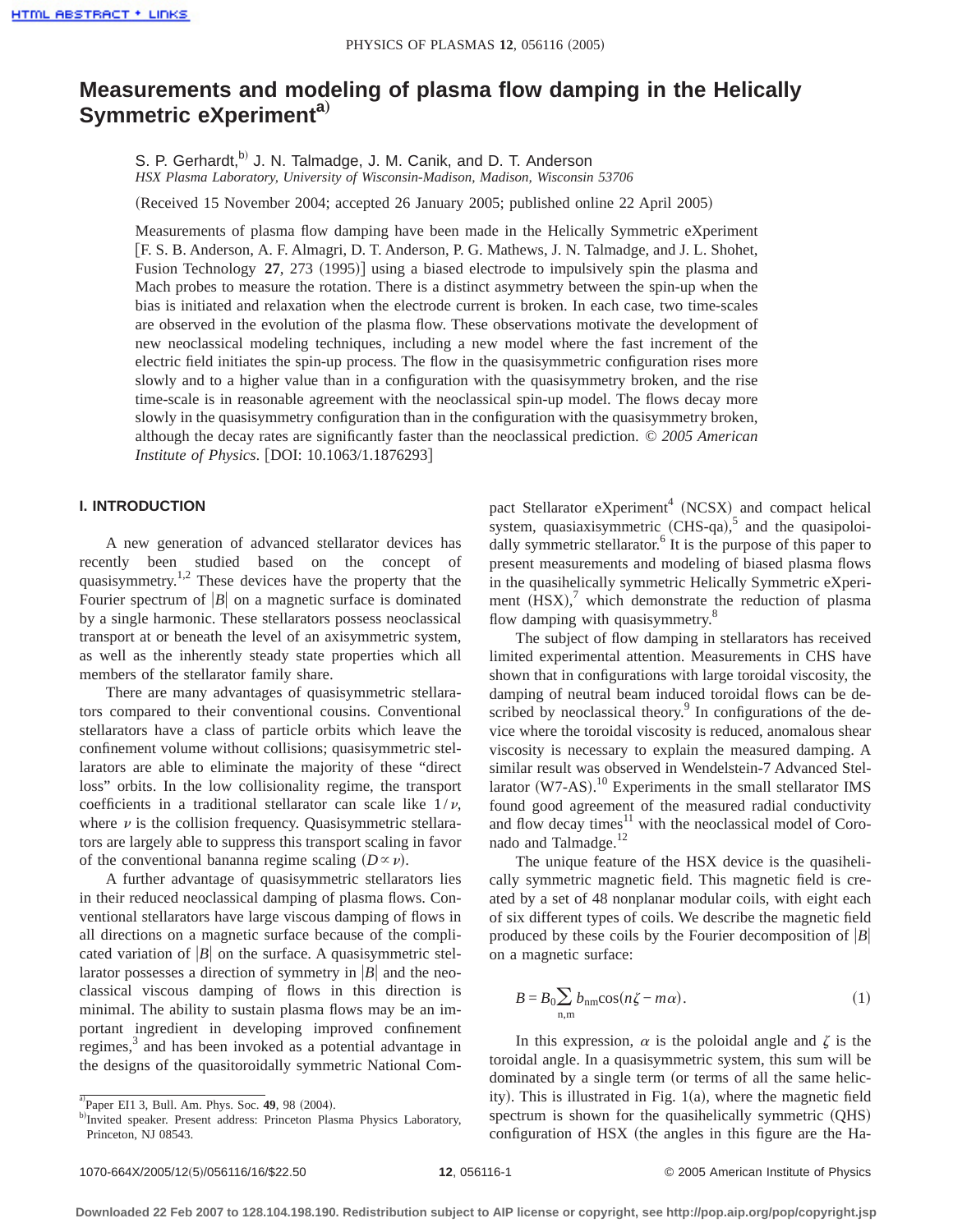

FIG. 1. The Fourier decomposition of the magnetic field in Hamada coordinates for (a) the QHS and (c) mirror configurations of HSX. The magnetic surfaces in a vertical cut at the elliptical symmetry plane are also shown for  $(b)$  the QHS and  $(d)$  the mirror configurations.

mada angles, see Sec. IV). The  $|B|$  spectrum is dominated by a single spectral component with toroidal (*n*) and poloidal  $(m)$  mode numbers  $(n,m)=(4,1)$ . A traditional stellarator would have an  $(n,m)=(0,-1)$  spectral component, whose amplitude is equal to the inverse aspect ratio of the magnetic surface under consideration. In HSX, this spectral component has been suppressed to the extent that an aspect ratio of  $\sim$ 400 would be inferred from the amplitude of the  $(n,m)$  $=(0,-1)$  spectral component, even though the physical aspect ratio of HSX is  $\sim$ 10. In this sense, HSX looks like a straight stellarator in magnetic coordinates.

It is possible to make significant changes to the magnetic field spectrum of HSX using a set of auxiliary coils. Each of the 48 nonplanar coils has an adjacent planar coil, which can be used to add or subtract toroidal field from that produced by the main coils. These auxiliary coils can be operated in such a way that the magnetic field from sets of six auxiliary coils alternatively add to or subtract from the field of the main magnets. In this way, it is possible to introduce a large  $(n,m)=(4,0)$  spectral component to the Hamada spectrum in addition to the  $(4,1)$  helical modulation, as illustrated in Fig.  $1(c)$ . As will be shown later, this "mirror" configuration is predicted to have significantly larger neoclassical viscous damping than the QHS configuration, and in a general sense replicates the neoclassical transport of a conventional stellarator. The magnetic surfaces at the elliptical plane are illustrated in Fig.  $1(b)$  for the QHS configuration and Fig.  $1(d)$ for the mirror configuration, showing that the surface shape is similar for the two cases. The rotational transform, plasma volume, and magnetic well depth are not significantly different between these two configurations.

We have performed experiments and modeling in HSX to test the predicted reduction in flow damping with quasisymmetry.<sup>8</sup> We have developed a fast-switching biased electrode system to spin-up the plasma. Using a system of Mach probes, we are able to measure the changes in plasma flow induced by the electrode system. These fast and localized flow measurements enable two time-scales in the flow evolution to be studied. Floating potential  $(V_f)$  time histories and radial profiles are measured as well, enabling both the time-scales for the  $V_f$  evolution and the steady state radial conductivity to be measured. We have performed these measurements in the base QHS configuration and in the mirror configuration, and have confirmed the reduction in flow damping with quasisymmetry.

We have used neoclassical theory, including the effects of neutrals, to model the steady state and time evolution of the plasma flow and electric field during electrode bias. The steady state solution of the momentum and continuity equations predicts the steady state radial conductivity. We model the spin-up with a model where the electric field formation initiates the spin-up. We model the decay using the formalism of Coronado and Talmadge, $^{12}$  where the open-circuiting of the electrode current initiates the relaxation of the plasma flows and electric field. The modeled predictions about the radial conductivity, flow and electric field evolution timescales, and flow directions are all tested against measurements.

The time-scales for the electric field and plasma flow evolution when the bias is turned on are in good agreement with the neoclassical model. The steady state electrode current is significantly larger than the neoclassical prediction, indicating that the steady state radial conductivity is anomalously large. The measured slow time-scale for the decay of the flows is faster than the neoclassical prediction.

HSX is a medium size, four field-period stellarator experiment at the University of Wisconsin-Madison. HSX has a major radius of 1.2 m and a minor radius of 0.09–0.13 m, depending on the machine configuration. The magnetic field on axis is 0.5 T in the experiments described in this paper. Plasma is produced and heated using approximately 50 kW of second harmonic electron cyclotron heating (ECH) at 28 GHz. Hydrogen is the working gas in the experiments presented in this paper. For all mirror configuration data presented here, the auxiliary coils are energized with 10% of the amp-turns of the main modular coils. This mirror amplitude yields a configuration with neoclassical transport similar to the lower levels accessible in classical stellarators, though still much degraded compared to the QHS configuration.

The remainder of this paper is organized as follows. Section II will briefly describe the diagnostics and tools used in this research. Section III will present the measured evolution during and after bias of the electrode voltage and current, the floating potential, and the plasma flow. Section IV will describe the neoclassical modeling, with emphasis upon the techniques developed in this research. Section V will make comparisons between the neoclassical modeling and the measurements. Our conclusions are presented in Sec. VI.

# **II. DIAGNOSTICS AND EXPERIMENTAL METHODS**

A biased electrode system<sup>13,14</sup> is used to generate plasma rotation in HSX. A schematic of the experimental design is shown in Fig. 2. The electrode is inserted to  $\sim$ 3 cm inside the last closed magnetic surface (LCMS) to  $r/a \approx 0.65$  and biased positive with respect to the vacuum vessel. The current drawn from the plasma by the electrode flows down the shaft of the probe, through the power supply to the vacuum vessel, and then back through the plasma to the magnetic surface where the probe resides. This "return current" flow-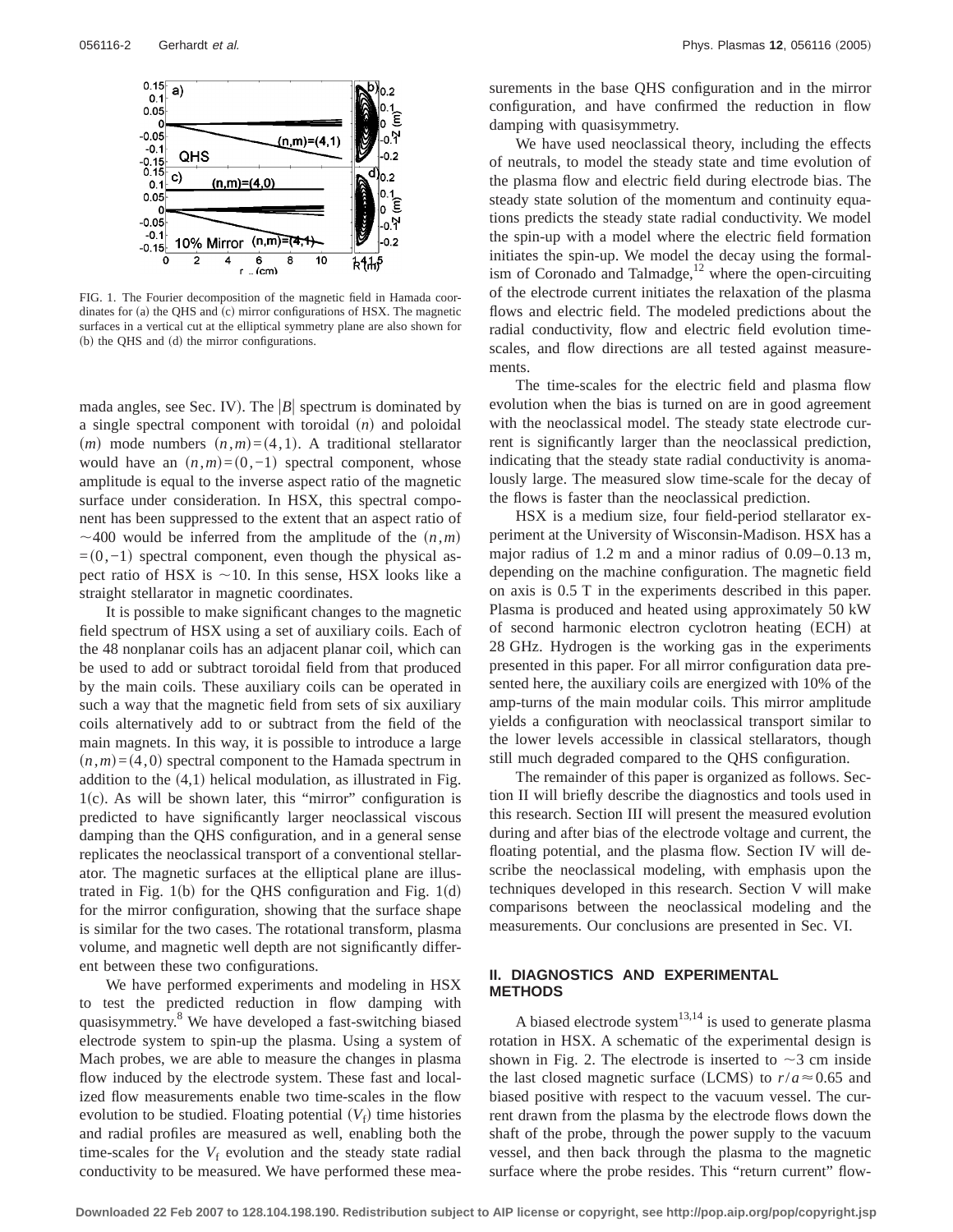

FIG. 2. The conceptual layout of the experiments presented in this paper. A current flowing through the plasma, induced by the biased electrode, causes a force that leads to plasma rotation.

ing through the plasma exerts a  $J \times B$  torque to spin the plasma. At steady state, the torque exerted by this current must be equal to the damping forces. Details of the various components in the figure are provided below.

The electrode used in HSX is a molybdenum cylinder 2 cm in diameter, with 0.635 cm exposed beyond a boron nitride shroud. The power supply is composed of a 10 mF capacitor bank capable of supplying 150 A at 500 V for short pulses, although the plasma seldom supplies more than 20 A. The electrode voltage is switched on and the electrode current is turned off using solid state switches (Insulated Gate Bipolar Transistors, or IGBTs); typical voltage turn-on and current turn-off times are  $1 \mu s$ . The voltage on the electrode is monitored at 100 kHz, while a Pearson current transformer monitors the electrode current with  $\approx$  1 MHz bandwidth. The detailed design of the electrode and bias power supply has been presented elsewhere.<sup>15</sup>

To measure the changes in the plasma flow and floating potential when the electrode is energized, a set of Mach probe diagnostics have been developed.<sup>15</sup> The probes, which are similar to the Gundestrup probes in the Tokamak de Varennes<sup>16</sup> and Texas Experimental Tokamak,<sup>17</sup> have six tips facing outward from the insulating body of the probe. The six tips are biased to ion saturation current  $(I<sub>sat</sub>)$  at −180 V using battery packs. The signal is passed through isolation amplifiers with 100 kHz of bandwidth before digitization. A seventh pin protrudes from the front of the probe (the "proud" pin), enabling the floating potential  $V_f$  to be monitored at the location of the probe with a bandwidth of  $\approx$  100 kHz. The probe is inserted approximately orthogonally to the magnetic surface, so that the flows measured are in the magnetic surface, i.e., we measure toroidal and poloidal flows, but not radial flows.

If the plasma were not flowing, then all six tips would draw the same ion saturation current; plasma flow causes the tips facing in the direction of the flow to collect more current than those facing away. This is illustrated in Fig. 3, where the raw data from the probe is illustrated for two different time slices. The data at  $t = 817$  ms is for a time when the electrode bias is off, while the data for *t*=819 ms is during the electrode bias. Note that the points are drawn down and to the



FIG. 3. Examples of the Mach probe data at two different time slices in a discharge. The data at *t*=817 ms correspond to a time before the electrode bias is applied, and the increase in plasma flow during bias at *t*=819 ms is evidenced by the set of *I*sat points being drawn down and to the left. The solid lines represent fits of the Hutchinson model to the raw data.

right during bias, indicating that the plasma flow comes from that direction.

A model is required to relate the asymmetry in collected  $I<sub>sat</sub>$  to the flow speed of the plasma.<sup>18</sup> In our case, the data are analyzed using the unmagnetized model by Hutchinson.<sup>19</sup> At each point in time, the six measurements are fit to a curve of the form

$$
I_{\text{sat}}(\theta; A, M, \theta_{\text{F}}) = A \exp(M\{[1 - \cos(\theta - \theta_{\text{F}})]K_{\text{u}} - [1 + \cos(\theta - \theta_{\text{F}})]K_{\text{d}}\}/2). \tag{2}
$$

with  $K_u = 0.64$  and  $K_d = 0.7$ , and A, M, and  $\theta_F$  are the fit parameters, and  $\theta$  is the angle of each of the six tips. The average *I*sat collected by the six tips is represented by the parameter  $A$ ,  $M$  is the Mach number of the flow  $\left[$  in this case, actual speed divided by  $C_s = (T_e / m_i)^{1/2}$ , with  $T_e$  the electron temperature and  $m_i$  the ion mass], and  $\theta_F$  is the angle of the flow. This angle is rotated so that  $\theta_F=0$  is approximately the direction of the magnetic field. Examples of these fits are presented as the solid lines in Fig. 3. This fit is done at each time point, with the final values of A, M, and  $\theta_F$  stored in the HSX database as a function of time. Unless otherwise stated, flow velocities will be left in terms of Mach number and not converted to actual speed.

Two of these probes have been constructed for use on HSX. One is located on the low  $|B|$  side of the machine and the other on the high  $|B|$  side. Note that due to the helical nature of the  $|B|$  contours, both of these locations are on the *outboard* side of the torus but separated by half of a field period. For all measurements illustrated in this paper, the radial location of the Mach probes is between the LCMS and the surface on which the electrode resides, as illustrated schematically in Fig. 2. This is the region over which the electrode voltage is dropped and through which the return current is flowing.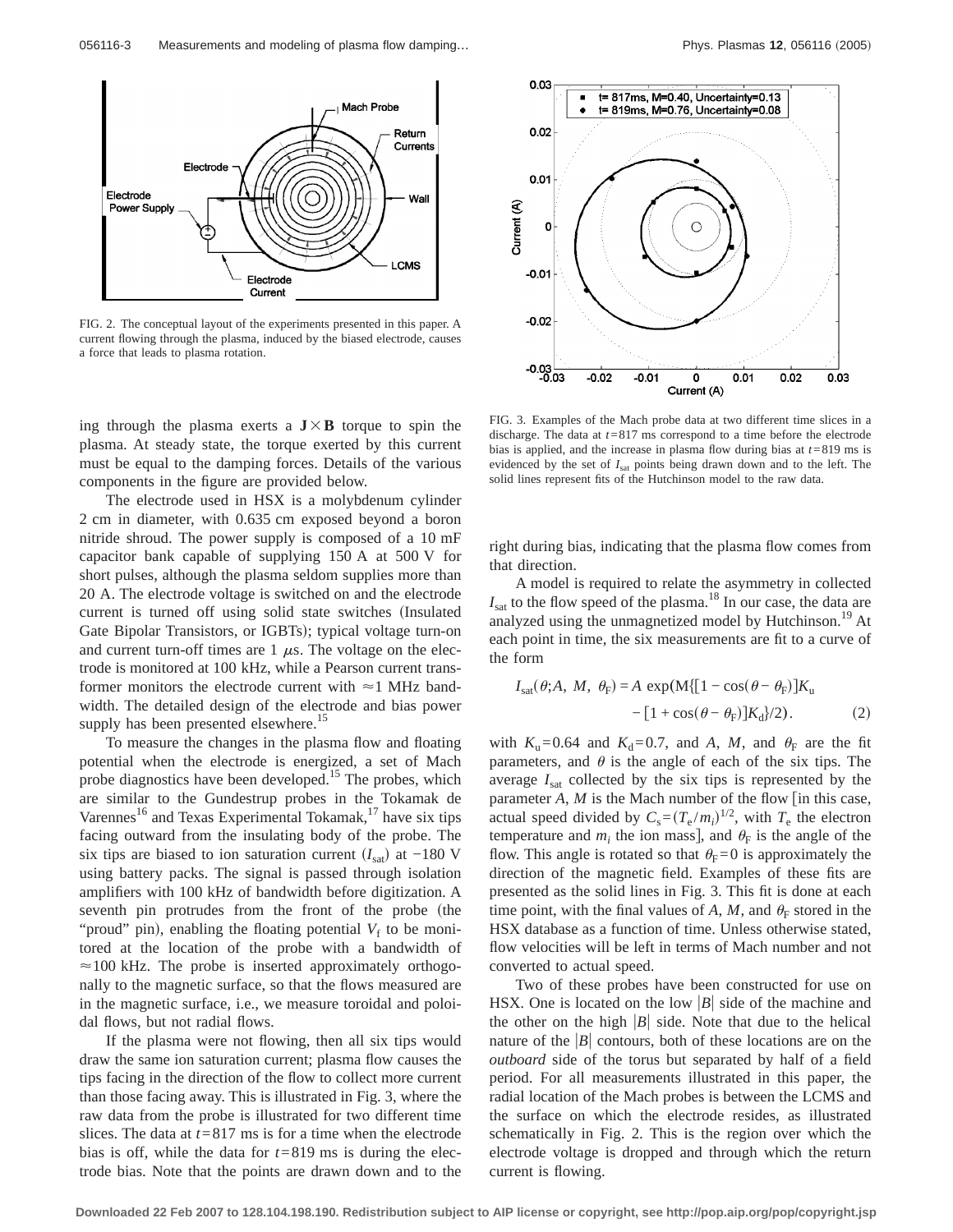

FIG. 4. The *I*-*V* curve of the electrode for positive bias for three different combinations of electrode location and plasma density. Increasing the plasma density leads to more current at a fixed electrode location, while inserting the probe more deeply leads to less electrode current for a fixed line average plasma density.

Assessing the ion-neutral friction contribution to flow damping is an important goal of these studies. To monitor the neutral hydrogen density  $(N_n)$ , 16 absolutely calibrated H<sub> $\alpha$ </sub> detectors have been installed on  $HSX$ .<sup>20</sup> Seven of these detectors have been installed around the torus in a toroidal array, while nine of them view the plasma at constant toroidal angle in a vertical array. The neutral gas code  $DEGAS<sup>21</sup>$ is used to estimate the density of both atomic and molecular hydrogen in HSX, based on measured  $H_{\alpha}$  emission, the electron density profile, $^{22}$  and the electron temperature profile. The details of the DEGAS calculation and comparison to the  $H_{\alpha}$  measurements will be presented elsewhere.

We estimate the ion temperature  $T_i$  using ion Doppler spectroscopy. An optical fiber coupled spectrometer is used to examine UV emission from intrinsic impurities on a chord passing through the magnetic axis. The instrument is a 1 m Czerny–Truner spectrometer with a 3600 grooves/mm grating of dimensions  $10 \times 10$  cm<sup>2</sup>. The dispersed light is detected with a charge-coupled device (CCD) detector; a single exposure of the CCD can be obtained during a discharge. The  $O^{4+}$  line at 278.101 nm and the  $O^{1+}$  line at 278.993 nm are routinely used for ion temperature measurements. For densities of  $1 \times 10^{12}$  cm<sup>-3</sup> and 50 kW launched power, we measure  $T_i = 20$  eV for both spectral lines, in both QHS and mirror configurations. This  $T_i$  is sufficient to place the ions in the plateau regime. Further, the similar temperatures for  $O^{4+}$ and  $O^{1+}$  give some indication that the ion temperature profile is fairly flat, in agreement with preliminary power balance calculations. Note that the proton temperature and the impurity ion temperature are calculated to be quite similar, due to the tight proton-impurity collisional coupling.

# **III. THE PHENOMENOLOGY OF BIASED DISCHARGES IN HSX**

The *I*-*V* curve of the electrode for positive bias is shown in Fig. 4 for three different cases in the QHS configuration. At fixed electrode location  $(1.3 \text{ cm})$  inside the LCMS), the



FIG. 5. Variation of electrode current with electrode location for the QHS and mirror configurations. The line average plasma density  $(1 \times 10^{12} \text{ cm}^{-3})$ and electrode voltage  $(340 V)$  are held fixed in these scans. Note the peak in electrode current at the location of the separatrix.

*I*-*V* characteristic was measured at line average densities of  $0.8 \times 10^{12}$  cm<sup>-3</sup> and  $1.6 \times 10^{12}$  cm<sup>-3</sup>. These curves show the expected increase in electrode current with plasma density for all bias voltages. The figure also shows a *I*-*V* curve for a line average density of  $0.8 \times 10^{12}$  cm<sup>-3</sup> with the electrode positioned 2.5 cm inside the separatrix.

The data in Fig. 4 shows only positive bias cases. We have found that for negative bias, the voltage drop at the electrode sheath is a large fraction of the total voltage. The amount of voltage dropped across the plasma is correspondingly small, and the electrode current is reduced. For these reasons, the data presented in this paper will be for positive bias only. Note that the *I*-*V* curves are approximately straight lines, except for possibly a small roll over at the highest bias voltages which are accessible with the system. We have not observed any region of negative resistance (where increasing the electrode voltage decreases the electrode current), an observation that will provide justification for the use of linear neoclassical viscosities in modeling described in Sec. IV. It is entirely possible that biasing to larger voltages or operating with different plasma parameters (electron and ion temperatures, plasma density,...) could lead to a bifurcation,  $^{13,14}$  but this has not been observed to date.

We observe that the electrode current peaks when the electrode is located at the LCMS, and decreases as the probe is inserted more deeply. This is shown in Fig. 5, where the electrode location was scanned on a shot to shot basis from outside to inside the LCMS, with fixed electrode voltage and line average density. The scan is shown for both the QHS and the mirror configurations. In both cases a local maxima in the electrode current occurs at the separatrix. As the probe is moved away from the separatrix and toward the magnetic axis, the electrode current decreases in spite of the fact that the electrode is moving into regions of higher plasma density.

The gas puff was adjusted before each discharge so that the central chord of the multichord interferometer was constant during these scans of the electrode location. Considering the QHS case particularly, subsequent data analysis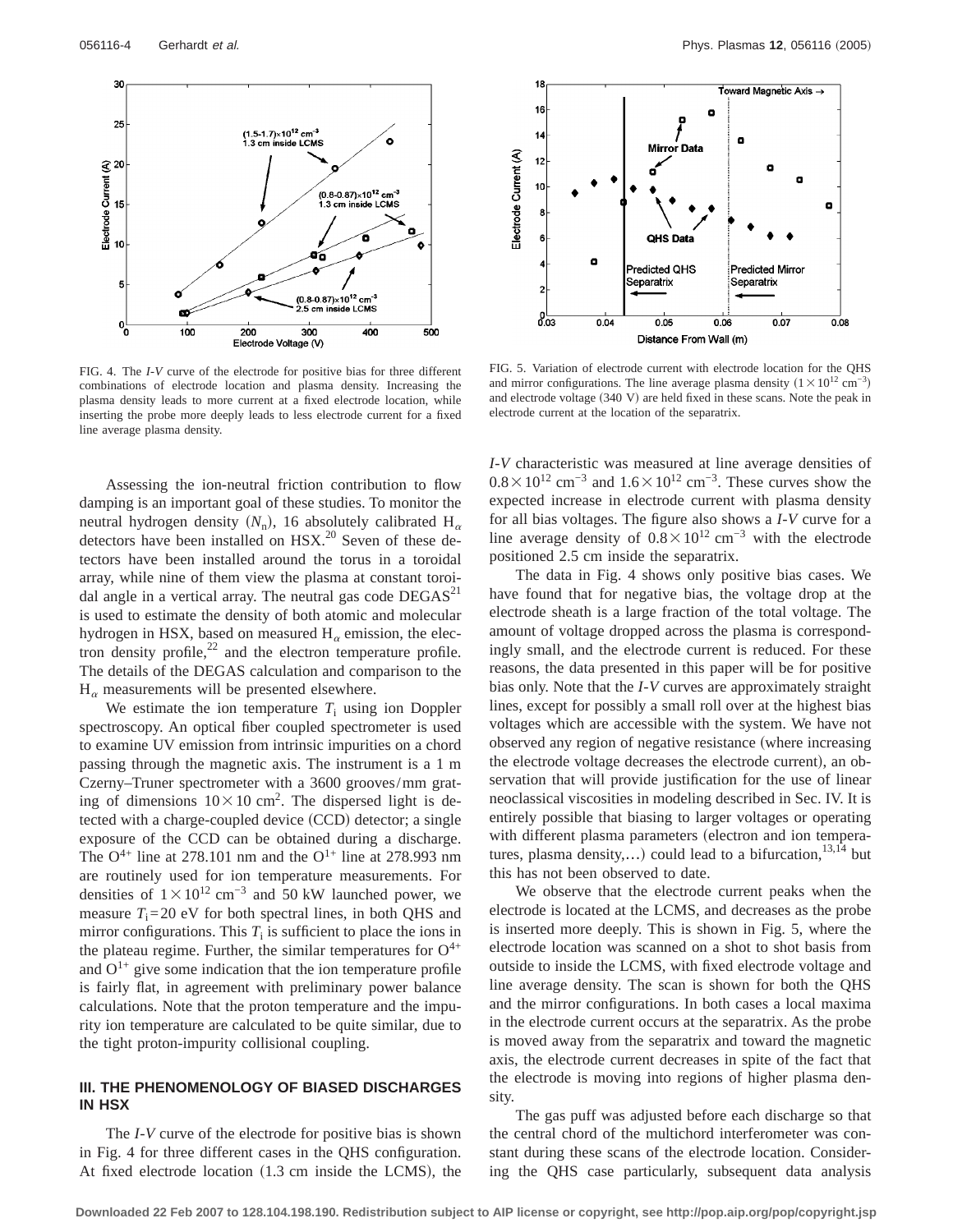showed that there were not substantial changes in the plasma density along any of the interferometer chords as the probe was inserted. Hence, we infer that the electrode is not acting as a limiter. The stored energy decreases by about 20% as the electrode is driven from the edge to  $r/a = 0.6$ . The  $H_a$  emission at the location of the gas puff valve and at the electrode was constant to within 25% throughout the entire scan. Further, the chord integrated  $O^{+4}(278.1 \text{ nm})$  temperature was constant at  $\approx$  20 eV throughout the scan. Hence, we infer that the decrease in electrode current as the electrode is moved in is not due to a degradation of the plasma parameters or change in profiles.

A more plausible explanation is that the electrode current is limited by cross-field transport. The current drawn by the electrode must be balanced by a return current in steady state. As will be described in Sec. IV, this return current is related to the electric field in steady state through the radial conductivity,

$$
\langle \mathbf{J}_{\text{plasma}} \cdot \nabla \psi \rangle = \sigma_{\perp} \left( \frac{d\Phi}{d\psi} \langle \nabla \psi \cdot \nabla \psi \rangle - \frac{\langle \nabla p_i \cdot \nabla \psi \rangle}{eN_i} \right). \tag{3}
$$

Here, **J**plasma is the current density flowing through the plasma,  $\psi$  is the toroidal flux,  $p_i$  is the ion pressure, *e* is the elementary charge,  $\Phi$  is the potential of the plasma,  $N_i$  is the plasma density,  $\sigma_{\perp}$  is the radial conductivity, and  $\langle \cdots \rangle$  represents an average over the magnetic surface.<sup>23</sup> Neglecting the ion pressure gradient compared to the electric field under bias conditions, the electrode current can be related to the potential gradient as

$$
\frac{d\Phi}{d\psi} = \frac{I_{\text{electrode}}}{\sigma_{\perp} A_{\text{surf}} \langle \nabla \psi \cdot \nabla \psi \rangle},\tag{4}
$$

where  $A_{\text{surf}}$  is the area of the magnetic surface. Integrating this expression from the edge (where the potential is  $\Phi_a$ ) to the surface with the electrode allows an effective impedance to be defined as

$$
R_{\text{eff}} = \int_{\psi_{\text{a}}}^{\psi_{\text{electrode}}} \frac{1}{\sigma_{\perp} A_{\text{surf}} \langle \nabla \psi, \nabla \psi \rangle} d\psi. \tag{5}
$$

All of the terms in the integrand in Eq.  $(5)$  are positive, so that increasing the depth of electrode insertion will increase resistance seen by the electrode. At fixed electrode voltage, this will cause the electrode current to decrease. Detailed measurements and modeling of the radial conductivity are presented in Secs. IV and V.

Representative profiles of the floating potential  $V_f$  are shown in Fig. 6, where the measurements were made with the proud pin of the Mach probe on a shot to shot basis. Curves are shown for bias voltage of  $0 \vee$  (electrically floating electrode, before bias), 350 V, and 490 V. For each voltage, measurements from the high and low field side of the torus are displayed, where the radial location of the measurement has been mapped to toroidal flux for display in the figure. At fixed bias voltage, the profile measurements made on the high and low  $|B|$  side of the torus agree well. The approximate location of the biased electrode is shown in the



FIG. 6. Profiles of the floating potential in the QHS configuration for bias voltages of 0 V, 350 V, and 490 V. Closed symbols correspond to measurements with the low field side Mach probe, while open symbols are measurements from the high field side.

figure as well, and the measurements indicate that the bias voltage is smoothly dropped from the LCMS to the location of the electrode.

We next turn to the time evolution of the electrode voltage and current and the floating potential. The evolution of these quantities during and after the electrode pulse is shown in Fig. 7. The electrode is located at  $r/a = 0.65$  for the QHS discharge displayed here, and the line average density is 1  $\times$ 10<sup>12</sup> cm<sup>-3</sup>. In making this and most subsequent plots, between 12 and 24 similar bias electrode pulses are averaged to reduce the noise in the signals.

An important feature to note is the asymmetry between the turn-on and turn-off of the electrode. The electrode voltage in Fig. 7(a) is applied in  $\sim$ 1  $\mu$ s. The electrode current in Fig.  $7(b)$  responds to the application of this voltage by drawing a very large current spike before settling to its steady state value. The electrode current is terminated in  $\sim$ 1  $\mu$ s at the end of the electrode pulse. Once the electrode current is broken, the electrode acts like a large floating potential monitor. The floating potential measured by the electrode decays on a time-scale of typically  $\sim$ 30  $\mu$ s.

The floating potential evolution at the proud pin of the Mach probe is shown in Fig.  $7(c)$ . The floating potential is



FIG. 7. Time evolution of (a) the electrode voltage, (b) the electrode current, and (c) the floating potential during and after electrode bias.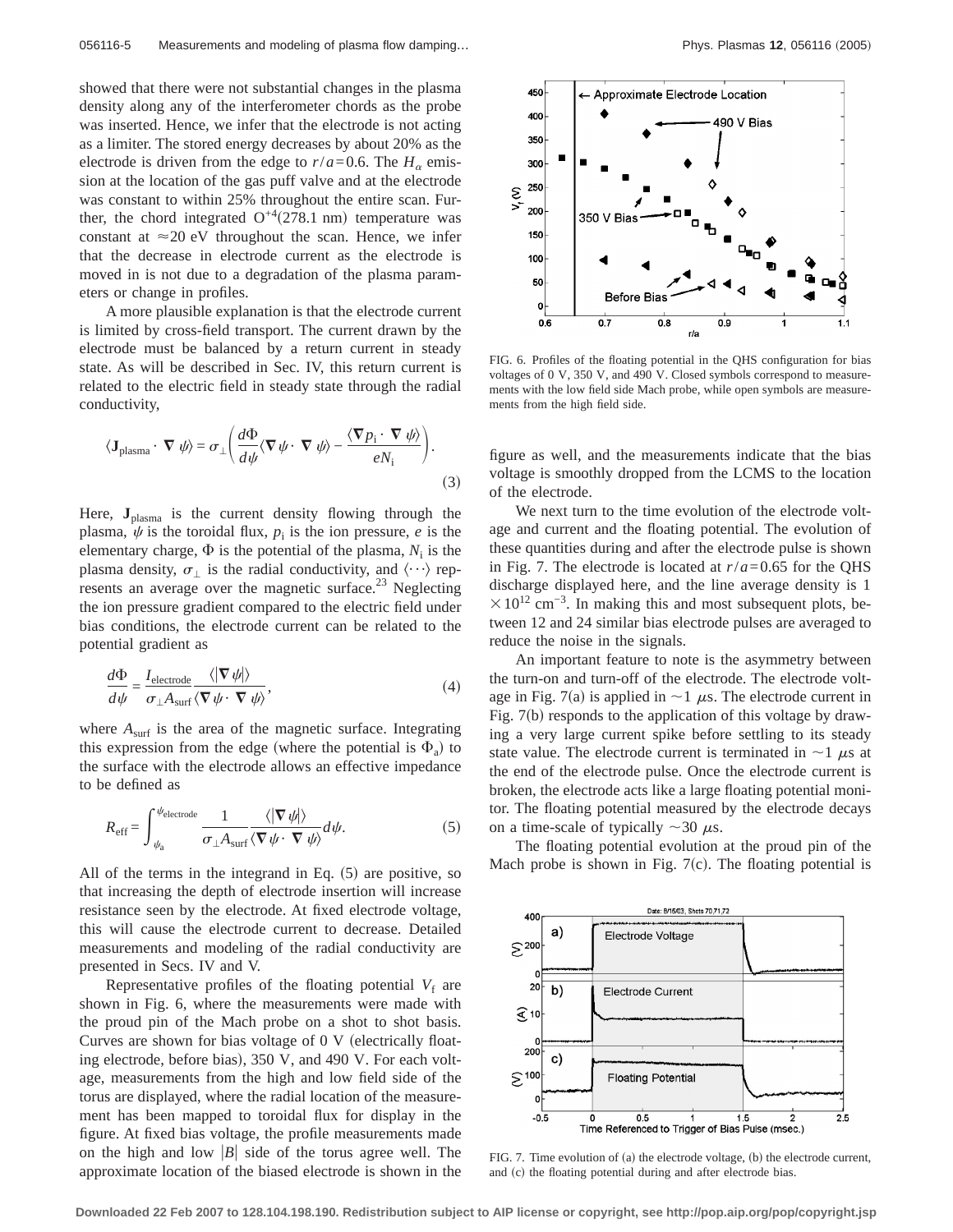

FIG. 8. The evolution of the approximately parallel  $(U_1)$  and perpendicular  $(U_2)$  flows during and after the bias pulse. Thin black lines correspond to the fits of Eq.  $(8)$  to the spin-up and relaxation phases.

measured at  $r/a \approx 0.87$ , a location inside the LCMS but outside the surface where the bias electrode resides. The floating potential evolution appears as essentially a scaled version of the electrode voltage. There is a very fast rise when the electrode voltage is applied, a duration at a near stationary level, and a decay with a time-scale of a few tens of microseconds. These results show similarity to limiter biasing experiments in TJ-II,<sup>24</sup> where a fast time-scale ( $\sim$  50  $\mu$ s) was observed in the decay of the floating potential after the fast termination of bias. This time-scale is similar to that observed in HSX. A slower time-scale in the floating potential evolution  $(\sim10 \text{ ms})$ , related to the slower evolution of density and temperature, was also observed in the TJ-II experiments. This time-scale is not observed for the HSX results presented here, probably because the bias pulses are kept sufficiently short that no significant evolution of the plasma density is allowed to occur.

The typical plasma flow evolution during and after the bias pulse is illustrated in Fig. 8. Recall that the Mach probe produces data in the form of the flow speed and angle as a function of time. The data in the figure have been cast in term of the orthogonal projections of the flow by calculating

$$
U_{1, \exp}(t) = M(t)\cos[\theta_F(t)], \tag{6a}
$$

$$
U_{2, \exp}(t) = M(t)\sin[\theta_F(t)].
$$
\n(6b)

Since the flow angle was rotated so that  $\theta_F=0$  is approximately parallel to the magnetic field,  $U_1$  is the approximately parallel flow and  $U_2$  is the flow which is in the magnetic surface but perpendicular to the magnetic field. Note that the parallel flow  $(U_1)$  has a much longer evolution than the perpendicular flow  $(U_2)$ , for both the spin-up and decay phases.

We analyze the flow evolution data using a two-timescale ansatz, based on the two-time-scale observation presented above and neoclassical theory to be presented in Sec. IV. If the biased electrode is turned on at  $t=0$ , then the flow evolution for  $t > 0$  will be of the form

$$
\mathbf{U}(t) = C_f [1 - \exp(-r_f t)] \mathbf{f} + C_s [1 - \exp(-r_s t)] \mathbf{s} + \mathbf{U}_{ss},
$$
\n(7)

where **f** and **s** are unit vectors in the fast and slow rising directions,  $C_f$  and  $C_s$  are the amount of flow in those directions,  $r_f$  and  $r_s$  are the fast and slow rise rates, and  $U_{ss}$  is the flow before the bias is turned on. By projecting this equation parallel and perpendicular to the field, it can be compared to the measured flow projections and used as a fitting function. Hence, the projections  $U_{1,exp}$  and  $U_{2,exp}$  are fit to functions of the form

$$
U_{1,fit}(t) = C_f [1 - \exp(-r_f t)] \cos(\alpha_f)
$$
  
+ 
$$
C_s [1 - \exp(-r_s t)] \cos(\alpha_s) + U_{1SS},
$$
 (8a)

$$
U_{2,fit}(t) = C_f [1 - \exp(-r_f t)] \sin(\alpha_f)
$$
  
+ C<sub>s</sub> [1 - \exp(-r<sub>s</sub>t)] sin(\alpha<sub>s</sub>) + U<sub>2SS</sub>, (8b)

where  $\alpha_f$  and  $\alpha_s$  are the angles of fast and slow flow unit vectors with respect to the magnetic field. The  $C$ 's,  $\tau$ 's, and  $\alpha$ 's are free parameters determined by a nonlinear fitting routine, as are  $U_{1SS}$  and  $U_{2SS}$ . A similar two-direction/two-timescale fit is applied to the decay of the flow by making the substitution in Eq. (8):  $[1-exp(-rt)] \rightarrow exp[-r(t-t_0)]$ , where  $t_0$  is the time when the electrode current is broken.

An example of these fits is superimposed on the data in Fig. 8. The projections illustrate that there are two timescales involved in the flow evolution, with the fast time-scale appearing most strongly in  $U_2$  and the slow time-scale appearing more strongly in  $U_1$ . The fits of the form in Eq.  $(8)$ are shown as the thin lines, and yield a fast rise time of  $\approx$  10  $\mu$ s and a slow rise time of  $\approx$  450 $\mu$ s. Caution should be observed in interpreting the fast time of the flow rise, as the bandwidth of the measuring electronics is only 100 kHz.

The flow decay also exhibits a two-time-scale behavior. The fast decay time is  $\approx$  50  $\mu$ s, and is mainly visible in  $U_2$ , the perpendicular component of the flow. The slow decay time is typically a few hundred microseconds, and is mainly present in the parallel flow. Note that the fast rise time is generally faster than the fast decay time.

These time-scales are to be compared with the rise and decay times of the local floating potential presented earlier in this section. The floating potential rise occurs in  $\approx$  5  $\mu$ s, a time-scale commensurate with the fast flow rise. At the end of the electrode pulse, the floating potential decays in  $\approx$ 40  $\mu$ s. This is a similar time-scale to the fast flow decay when the electrode current is shut off. Hence, the floating potential and the perpendicular parts of the flows decay on a time-scale of  $\sim$ 30–50  $\mu$ s when the electrode current is broken, while the parallel flows tend to decay on a time-scale of a few hundred microseconds. There is no indication of the slower time-scale in either the potential rise or fall.

These measurements have been made in otherwise similar QHS and mirror discharges. The flow speed evolution (as a Mach number) is shown for representative QHS and mirror discharges in Fig. 9. These two discharges have the same line average density and ECH power, and the electrode and probes are at similar locations. The electrode voltage was  $\sim$ 340 V in both cases. The two waveforms have a similar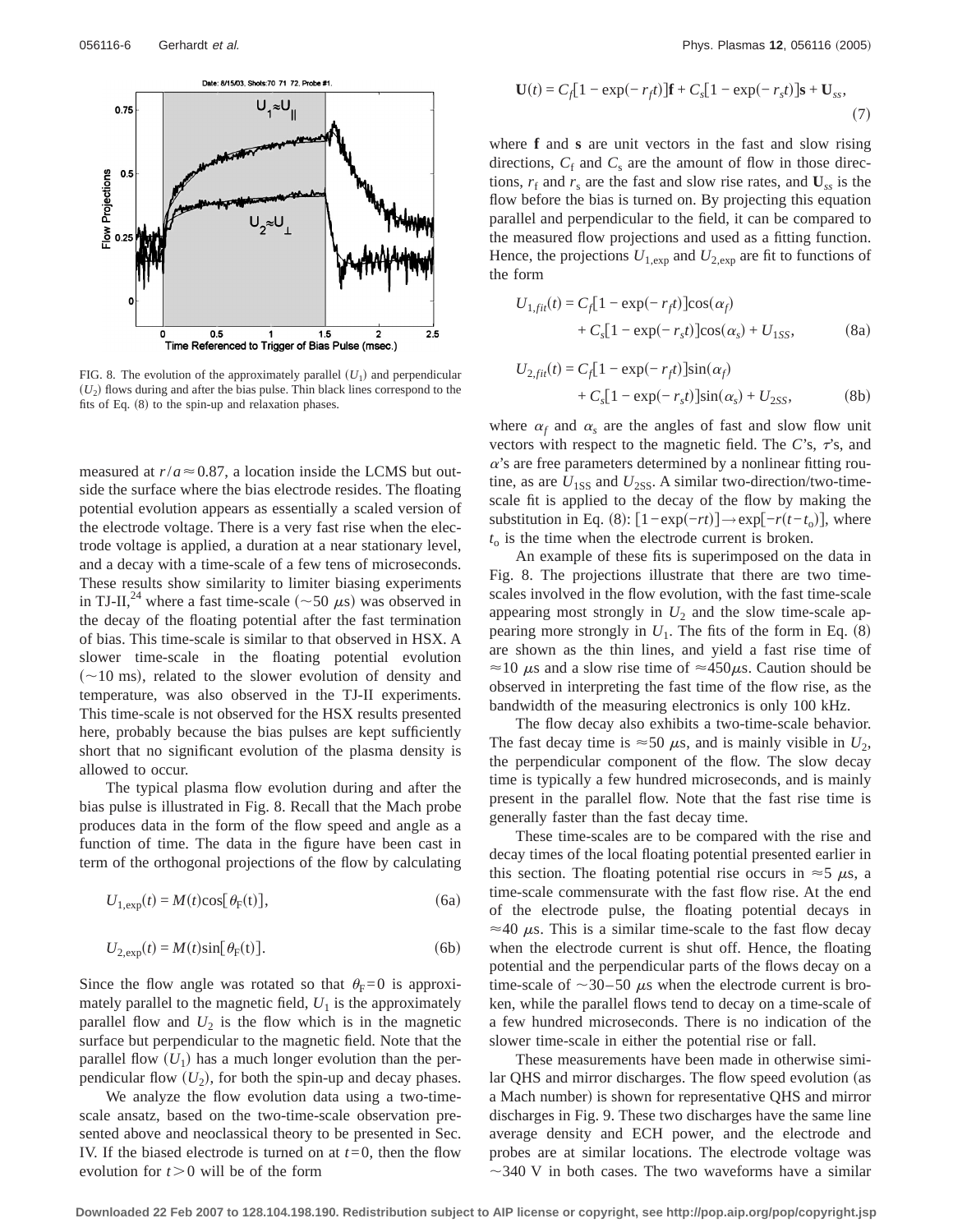

FIG. 9. Time evolution of the Mach number in similar QHS and mirror configuration discharges. The flow in the QHS case takes longer to spin-up, reaches a higher final speed, and decays more slowly.

initial rise, indicating that the fast component of the flow rise is similar for the two configurations. After this fast rise, the QHS wave form continues to climb, even as the mirror wave form saturates at a lower level. The flow speed in the QHS configuration takes significantly longer to reach a steady state value, and the steady state value of the flow is larger for the QHS configuration. The current drawn by the electrode in steady state was 8 A in the QHS configuration, while the value for the mirror configuration was 10 A. Hence, the QHS configuration has more total flow per unit of  $J \times B$  torque. When the electrode current is terminated, the QHS case takes longer for the flow to decay than the mirror. All of these features indicate a reduction in damping with quasisymmetry. More detailed comparisons of damping measurements between these two configurations will be given in Sec. V.

In the past, many biasing experiments have focused on the impact of biasing on turbulence and the transport of particles and heat.<sup>13,14,25-27</sup> We have observed a decrease in floating potential and  $I<sub>sat</sub>$  fluctuation amplitude (up to a frequency of 100 kHz) during bias, $8$  but have yet to make the detailed turbulence and profile measurements necessary to draw firm conclusions about the impact of bias on transport. On the other hand, comparisons of QHS and mirror plasmas without bias have already demonstrated the reduction in orbit deviations from a flux surface<sup>28</sup> and the suppression of direct losses<sup>29</sup> in the QHS configuration, compared to the mirror case.

### **IV. MODELING THE PLASMA FLOW AND ELECTRIC FIELD EVOLUTION**

HSX is not perfectly symmetric; the small symmetry breaking terms visible in Fig.  $1(a)$  will contribute to neoclassical damping of the flows. Furthermore, the low electron density of the ECH-heated plasmas allows significant neutral penetration. Hence, it is reasonable to hypothesize that neoclassical effects, including the effects of neutral friction, may be responsible for the measured flow damping in HSX. We have taken the approach that a careful calculation of neoclassical viscous damping is an important first step in understanding flow damping in HSX.

This neoclassical formulation involves solving the continuity and momentum balance equations on a magnetic surface as a function of time. The description provided in this section provides minimal details where we have simply taken results from the original work by Coronado and Talmadge; $^{12}$  topics that have been developed in the course of the current research are presented in more detail. Section IV A details the basic equations and steady state solution for the radial conductivity and flow direction. Section IV B describes the model for the decay of the plasma flows and electric field, while Sec. IV C provides the details of the spin-up model. A comparison of the spin-up and relaxation models is provided in Sec. IV D.

These calculations are done in Hamada coordinates,  $2<sup>3</sup>$ where the Jacobian  $\sqrt{g}$  is a magnetic surface constant and both the magnetic field and the equilibrium MHD currents are straight lines. Note that in the original paper, $12$  the magnetic surface angles varied between  $0$  and  $1$ , while we allow them to vary from 0 to  $2\pi$ . The original paper also used the volume *V* as a flux label, while we leave the magnetic surface label as an arbitrary variable  $\rho$ . These assumptions lead to a Jacobian equal to 1 in the earlier work, while it is equal to  $(1/4\pi^2)\partial V/\partial \rho$  in the present case.

#### **A. Basic equations and the steady state solutions**

The lowest order continuity equation yields  $\nabla \cdot \mathbf{U} = 0$ ,<sup>30</sup> while the lowest order momentum balance equation yields

$$
\mathbf{U}_{\perp} = -c \left( \frac{\partial \Phi}{\partial \rho} + \frac{1}{e N_{i}} \frac{\partial p_{i}}{\partial \rho} \right) \frac{B \times \nabla \rho}{B^{2}}.
$$
 (9)

These two results can be used to write the contravariant poloidal and toroidal flows in Hamada coordinates  $as<sup>31</sup>$ 

$$
U^{\alpha} = \frac{c}{B^{\zeta} \sqrt{g}} \left( \frac{\partial \Phi}{\partial \rho} + \frac{1}{e N_{i}} \frac{\partial p_{i}}{\partial \rho} \right) + \lambda B^{\alpha}, \qquad (10a)
$$

$$
U^{\zeta} = \lambda B^{\zeta}.
$$
 (10b)

In these expressions,  $N_i$  is the ion density,  $c$  is the speed of light, and  $B^{\alpha}$  and  $B^{\zeta}$  are the Hamada contravariant poloidal and toroidal fields, respectively. The force free parallel flow  $\lambda$  is a magnetic surface constant analogous to the "bootstrap" current.

The first-order parallel and poloidal momentum balance equations are given by

$$
m_{\rm i}N_{\rm i}\frac{\partial}{\partial t}\langle \mathbf{B}\cdot\mathbf{U}\rangle = -\langle \mathbf{B}\cdot\boldsymbol{\nabla}\cdot\Pi\rangle - m_{\rm i}N_{\rm i}\nu_{\rm in}\langle\mathbf{B}\cdot\mathbf{U}\rangle \tag{11}
$$

$$
m_i N_i \frac{\partial}{\partial t} \langle \mathbf{B}_P \cdot \mathbf{U} \rangle = -\frac{\sqrt{g} \mathbf{B}^{\xi} \mathbf{B}^{\alpha}}{c} \langle \mathbf{J}_{plasma} \cdot \nabla \rho \rangle
$$

$$
-\langle \mathbf{B}_P \cdot \nabla \cdot \Pi \rangle - m_i N_i v_{in} \langle \mathbf{B}_P \cdot \mathbf{U} \rangle. \quad (12)
$$

Here,  $J_{\text{plasma}}$  is a current flowing through the plasma, causing a force that drives the plasma flow.

In calculating the ion-neutral collision frequency in the neoclassical modeling, we use the momentum transfer crosssection data from the quantum-mechanical calculation by Krstic and Schultz. $32$  Their calculation includes both charge exchange and classical elastic scattering, and allows accurate calculation of the momentum transfer rates through the  $\Omega$ -integral<sup>33</sup> formulation.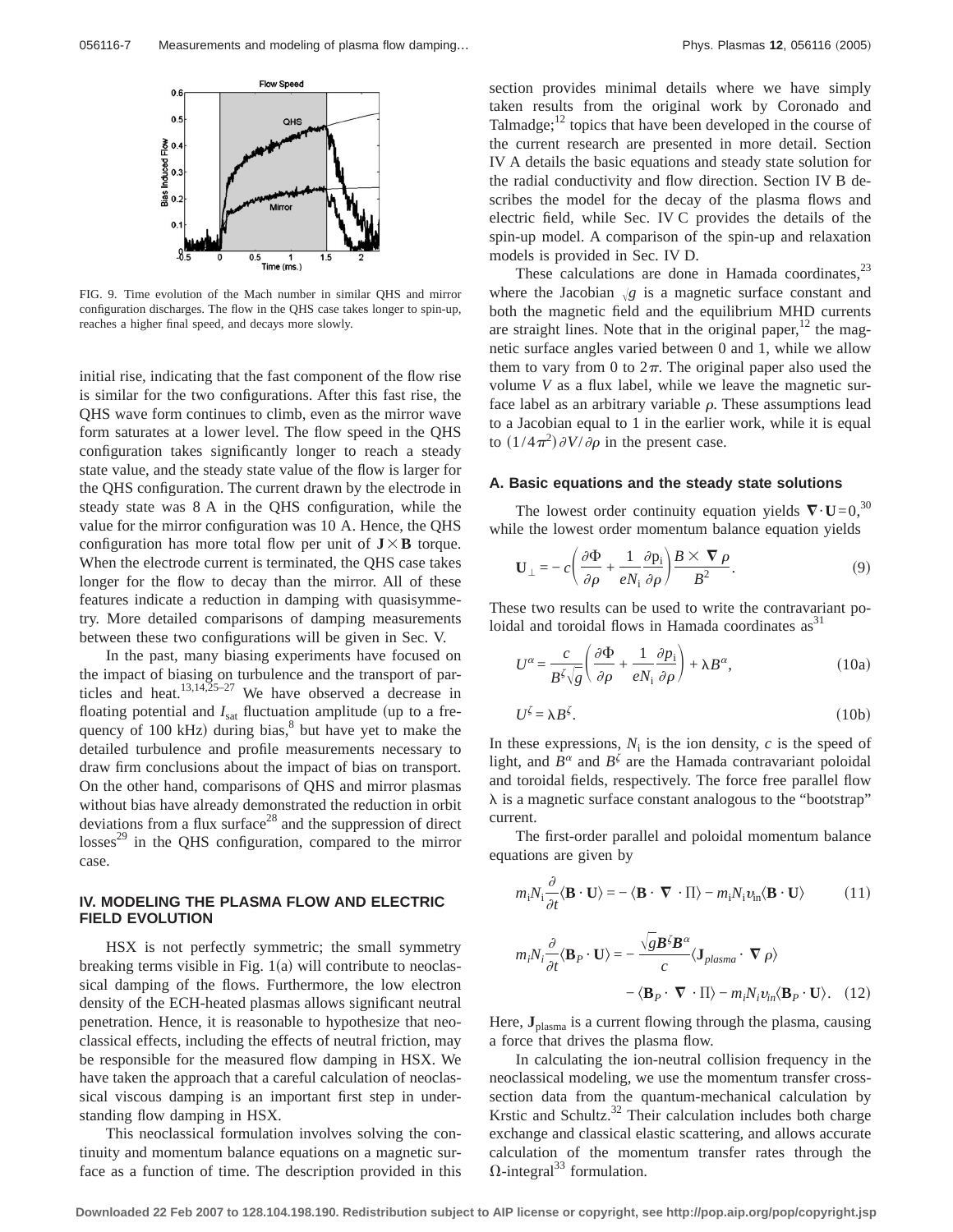For a quick estimate of the ion-neutral collision frequency,  $v_{\text{in}} \approx N_{\text{n}} 10^{-8} T_{\text{i}}^{318}$  from Cornelis *et al.*,<sup>34</sup> provides a reasonable approximation for the momentum loss rate due to ion-neutral friction. For simplicities sake,  $v_{in}$  has been factored out of the flux-surface averages in Eqs.  $(11)$  and  $(12)$ . This step is not strictly accurate for HSX, where the localized gas-puff source leads to a large toroidal asymmetry in the neutral density. Methods to include the proper distribution of neutrals on a magnetic surface have been developed,<sup>8</sup> but the modification does not lead to a substantial change in the results of the modeling. Hence, the flux-surface average neutral density will be used in Eqs.  $(11)$  and  $(12)$  throughout the modeling presented in this paper.

To relate the current flowing in the plasma to the external current, we use the radial component of Ampere's law

$$
\frac{\partial}{\partial t} \frac{\partial \Phi}{\partial \rho} \langle \nabla \rho \cdot \nabla \rho \rangle = 4 \pi \langle \mathbf{J}_{\text{plasma}} \cdot \nabla \rho \rangle + \langle \mathbf{J}_{\text{ext}} \cdot \nabla \rho \rangle. \quad (13)
$$

The external current represents the current drawn by the electrode in the case under consideration in this paper, but could in general represent other nonambipolar particle transport mechanisms.

The neoclassical viscosities in Eqs.  $(11)$  and  $(12)$  are analytically calculated for the plateau regime $^{35,36}$  as

$$
\langle \mathbf{B} \cdot \nabla \cdot \Pi \rangle = \mu_{\alpha} U^{\alpha} + \mu_{\zeta} U^{s}, \qquad (14a)
$$

$$
\langle \mathbf{B}_P \cdot \nabla \cdot \Pi \rangle = \mu_\alpha^{(P)} U^\alpha + \mu_\zeta^{(P)} U^{\mathsf{s}},\tag{14b}
$$

where  $\mu_{\alpha} = \kappa (B^{\alpha} \alpha_{\rm P} + B^{\zeta} \alpha_{\rm C}), \quad \mu_{\zeta} = \kappa (B^{\alpha} \alpha_{\rm C} + B^{\zeta} \alpha_{\rm T}), \quad \mu_{\alpha}^{(P)}$  $=\kappa B^{\alpha} \alpha_{\rm p}$ , and  $\mu_{\zeta}^{(\rm p)} = \kappa B^{\alpha} \alpha_{\rm C}$ . These expressions in turn use  $\kappa$  $=\pi^{1/2}PB_{o}/V_{ta}B^{\zeta}$ ,  $\alpha_{\text{T}} = \sum n^{2}b_{n,m}^{2}/|n-m\tau|$ ,  $\alpha_{\text{P}} = \sum m^{2}b_{n,m}^{2}/|n-m\tau|$ , and  $\alpha_{\rm C} = -\sum nmb_{\rm n,m}^2/|n-m\mathbf{t}|$ , where *P* is the pressure,  $v_{\rm t}$  is the thermal velocity,  $\boldsymbol{\iota}$  is the rotational transform, and the sums are over all spectral components except the  $(n,m)=(0,0)$ component. Terms in the viscosities proportional to the heat flux are neglected in this formulation. Strictly speaking, these viscosities are only valid on time-scales longer than an ion-ion collision time  $(\tau_{ii})$ .<sup>37</sup> Thus, our neoclassical calculations are only valid for damping rates less than  $1/\tau_{ii}$ ,10 kHz based on HSX parameters.

The steady state limits of Eqs.  $(11)$ – $(13)$  allow the relationship between the electric field and radial current to be written as

$$
\langle \mathbf{J}_{\text{plasma}} \cdot \nabla \rho \rangle = \sigma_{\perp} \bigg( \langle \mathbf{E}_r \cdot \nabla \rho \rangle - \frac{\langle \nabla p_i \cdot \nabla \rho \rangle}{e N_i} \bigg), \quad (15)
$$

where the radial conductivity is calculated as

$$
\sigma_{\perp} = \frac{c^2 m_i N_i \langle B_P^2 \rangle}{\langle \nabla \rho \cdot \nabla \rho \rangle (\sqrt{g} B^{\alpha} B^{\zeta})^2 \left( i v_{\alpha} + v_{\zeta} + v_{\rm in} \frac{\langle B^2 \rangle}{\langle B^2 \rangle} \right)}
$$

$$
\times \left[ \left( v_{\alpha}^{(p)} + v_{\rm in} \frac{\langle \mathbf{B}_P \cdot \mathbf{B}_P \rangle}{\langle B_P^2 \rangle} \right) \left( v_{\zeta} + v_{\rm in} \frac{\langle \mathbf{B} \cdot \mathbf{B}_T \rangle}{\langle B^2 \rangle} \right) - \left( v_{\zeta}^{(p)} + i v_{\rm in} \frac{\langle \mathbf{B}_P \cdot \mathbf{B}_T \rangle}{\langle B_P^2 \rangle} \right) \left( v_{\alpha} + v_{\rm in} \frac{\langle \mathbf{B} \cdot \mathbf{B}_P \rangle}{\langle \mathbf{B}^2 \rangle} \right) \right]. \quad (16)
$$

The viscous frequencies in this equation are defined as  $v_\alpha$ 

 $=\mu_{\alpha}B^{\zeta}/m_{\rm i}N_{\rm i}\langle\mathbf{B}\cdot\mathbf{B}\rangle, \qquad v_{\zeta}=\mu_{\zeta}B^{\zeta}/m_{\rm i}N_{\rm i}\langle\mathbf{B}\cdot\mathbf{B}\rangle, \qquad v_{\alpha}^{\rm (P)}=\mu_{\alpha}^{\rm (P)}B^{\alpha}/\langle\mathbf{B}\cdot\mathbf{B}\rangle.$  $m_i N_i (\mathbf{B}_P \cdot \mathbf{B}_P)$ , and  $v_{\zeta}^{(P)} = \mu_{\zeta}^{(P)} B^{\alpha} / m_i N_i (\mathbf{B}_P \cdot \mathbf{B}_P)$ . Comparisons between this neoclassical radial conductivity and measurements will be presented in Sec. V.

The neoclassical modeling also predicts the steady state plasma flow direction in Hamada coordinates. The prediction for the steady state flow is of the form  $\mathbf{U}_{ss} = U_{ss}^{\zeta} \mathbf{e}_{\zeta} + U_{ss}^{\alpha} \mathbf{e}_{\alpha}$ , with

$$
U_{\rm ss}^{\zeta} = -KB^{\zeta} \left( \iota v_{\alpha} + v_{\rm in} \frac{\langle \mathbf{B} \cdot \mathbf{B}_{\rm P} \rangle}{\langle B^2 \rangle} \right). \tag{17a}
$$

$$
U_{\rm ss}^{\alpha} = KB^{\alpha} \left( \nu_{\zeta} + \nu_{\rm in} \frac{\langle \mathbf{B} \cdot \mathbf{B}_{\rm T} \rangle}{\langle B^2 \rangle} \right). \tag{17b}
$$

In these expressions, the constant  $K$  is related to the radial current as

$$
K = \frac{c \langle \mathbf{J} \cdot \nabla \rho \rangle}{(\sqrt{g} B^{\alpha} B^{\zeta}) \langle \nabla \rho \cdot \nabla \rho \rangle \sigma_{\perp} (\iota v_{\alpha} + v_{\zeta} + v_{\rm in})}.
$$
 (18)

This prediction for the steady state flow direction will be compared to measurements in Sec. V.

The calculation of the viscosity coefficients requires calculation of the Fourier decomposition of  $|B|$  in Hamada coordinates. This was done for HSX using a modification of the technique originally developed for the calculation of the Boozer spectrum.<sup>38</sup> A sufficient number of spectral components are used in the calculation, such that adding additional terms does not change the values of the viscosity coefficients  $\alpha_T$ ,  $\alpha_P$ , and  $\alpha_C$ .

The calculation of the neoclassical radial conductivity also requires terms such as  $\langle \mathbf{B}_P \cdot \mathbf{B}_P \rangle$ ,  $\langle \mathbf{B}_T \cdot \mathbf{B}_P \rangle$ , and  $\langle \mathbf{B} \cdot \mathbf{B} \rangle$ . Furthermore, the flow direction predictions are written in terms of the contravariant toroidal and poloidal flows. To calculate the flux surface averages noted above and to compare these neoclassical flow direction predictions to labframe measurements, it is necessary to know the Hamada coordinate basis vectors. In previous modeling, the basis vectors for a large aspect ratio circular tokama $k^{39}$  were used to approximate the stellarator basis vectors. Given that HSX has essentially no toroidal curvature, the use of the tokamak basis vector approximation is not justified. We have derived a method to calculate the Hamada basis vectors for an arbitrary torus<sup>8</sup> and applied it to the QHS and mirror configuration of HSX. The calculation technique will be discussed elsewhere, but the results will be used in the neoclassical calculations and theory/experiment comparisons discussed below.

### **B. The flow relaxation model**

The flow relaxation formulation presented in this section is based on the work of Coronado and Talmadge.<sup>12</sup> To examine the time evolution of the flows and electric fields when the bias current is terminated, we first rewrite the fluid equations in terms of the force free flow  $(\lambda)$  and the electric field  $(d\Phi/\partial\rho)$ . The poloidal momentum balance equation becomes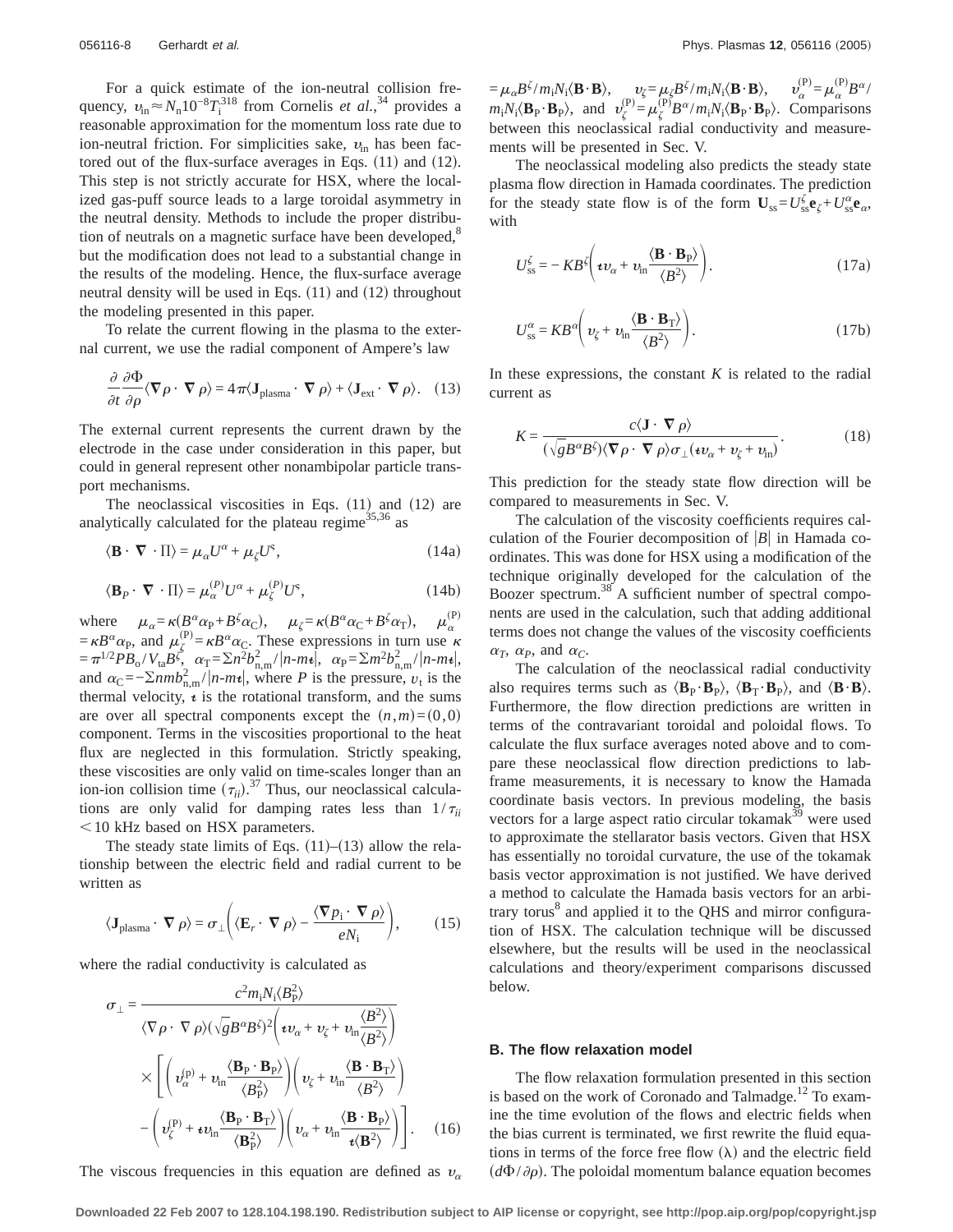056116-9 Measurements and modeling of plasma flow damping...<br> **Comparished and the phys. Plasmas 12**, 056116 (2005)

$$
a_1 \frac{\partial}{\partial t} \frac{\partial \Phi}{\partial \rho} + a_2 \frac{\partial \lambda_i}{\partial t} + b_1 \frac{\partial \Phi}{\partial \rho} + b_2 \lambda_i = C_1.
$$
 (19)

The parallel momentum balance equation can be similarly written as

$$
a_3 \frac{\partial}{\partial t} \frac{\partial \Phi}{\partial \rho} + a_4 \frac{\partial \lambda_i}{\partial t} + b_3 \frac{\partial \Phi}{\partial \rho} + b_4 \lambda_i = C_2.
$$
 (20)

Expressions for the constants *a*, *b*, and *C* can be found in Ref. 12, though they need to be slightly modified to account for the difference in angle domain and flux surface label between that reference and the current work. See Ref. 8 for the corrected expressions. Equations  $(19)$  and  $(20)$  can be written as

$$
A\frac{d\mathbf{X}}{dt} + B\mathbf{X} = C,\tag{21}
$$

with  $X = [\partial \Phi / \partial \rho; \lambda]$ , and *A*, *B*, and *C* being vectors and arrays containing the constants noted above. With the definitions  $D=A^{-1}B$ ,  $S=A^{-1}C$ , and  $\Delta = \det(A)=a_1a-a_2a_3$ , the system in Eq.  $(21)$  can be written as

$$
\frac{d\mathbf{X}}{dt} = d\mathbf{X} + S. \tag{22}
$$

From this expression, it is possible to derive the eigenvalues of the system as

$$
\begin{aligned} \gamma_{\rm s} \\ \gamma_{\rm f} \end{aligned} = \frac{1}{2} (d_{11} + d_{22})
$$
  

$$
\pm \sqrt{\frac{1}{4} (d_{11} + d_{22})^2 - (d_{11}d_{22} - d_{12}d_{21})}.
$$
 (23)

This expression can be used to calculate the flow decay rates when the Hamada spectrum and basis vectors are known.

The two rates in Eq.  $(23)$  are the rates for the plasma flows and electric fields to decay, as can be shown as follows. Let the radial current be turned off at  $t=t_0$ , and call  $\Phi_0' = \partial \Phi / \partial \rho (t = t_0)$  the potential gradient when the electrode current is terminated and  $\lambda_0 = \lambda(t=t_0)$  the force free parallel flow at that time. The flow speeds at this time can be calculated from  $\Phi'_0$  and  $\lambda_0$  using Eq. (10). The time evolution of the electric field and parallel flow can be written as

$$
\lambda(t) = N_4 e^{\gamma_s (t - t_0)} + N_5 e^{\gamma_f (t - t_0)},\tag{24}
$$

$$
\frac{\partial \Phi}{\partial \rho}(t) = N_1 e^{\gamma_s (t - t_0)} + N_2 e^{\gamma (t - t_0)} + N_3,\tag{25}
$$

where the following definitions have been used

$$
D_1 = (\gamma_f - d_{11})S_1 - d_{12}S_2, \quad D_2 = d_{12}S_2 - (\gamma_s - d_{11})S_1,
$$
\n(26a)

$$
D_3 = \frac{1}{(\gamma_f - \gamma_s)} [(\gamma_f - d_{11}) \Phi'_0 - d_{12} \lambda_0],
$$
  
\n
$$
D_4 = \frac{1}{(\gamma_f - \gamma_s)} [d_{12} \lambda_0 - (\gamma_s - d_{11}) \Phi'_0],
$$
\n(26b)



FIG. 10. Directions associated with the flow decay in the neoclassical formulation. The direction corresponding to the fast flow decay is the second term in parenthesis on the RHS of Eq.  $(28)$ , while the slow flow decay direction is the first term.

$$
N_1 = D_3 + \frac{D_1}{\gamma_s(\gamma_f - \gamma_s)}, \quad N_2 = D_4 + \frac{D_2}{\gamma_f(\gamma_f - \gamma_s)}, \quad (27a)
$$

$$
N_3 = \frac{\gamma_f D_1 + \gamma_s D_2}{\gamma_s \gamma_f (\gamma_f - \gamma_s)},
$$
  
\n
$$
N_4 = \frac{D_1}{\gamma_s} \frac{\gamma_s - d_{11}}{d_{12} (\gamma_f - \gamma_s)} + \frac{D_3 (\gamma_s - d_{11})}{d_{12}},
$$
\n(27b)

$$
N_5 = \frac{D_2}{\gamma_f} \frac{\gamma_f - d_{11}}{d_{12}(\gamma_f - \gamma_s)} + \frac{D_4(\gamma_f - d_{11})}{d_{12}}.
$$
 (27c)

The terms  $S_1$  and  $S_2$  are evaluated with  $\langle J_{ext} \cdot \nabla \rho \rangle = 0$ . With these definitions, the flow evolution at bias turn-off can be written as

$$
\mathbf{U}(t > t_0) = \left(N_4 \mathbf{B} + \frac{cN_1}{B^{\zeta} \sqrt{g}} \mathbf{e}_{\alpha}\right) e^{\gamma_s (t - t_0)} + \left(N_5 \mathbf{B} + \frac{cN_2}{B^{\zeta} \sqrt{g}} \mathbf{e}_{\alpha}\right) e^{\gamma_f (t - t_0)}.
$$
 (28)

This expression illustrates that the neoclassical flow decay can be described by a two time-scale, two direction formulation. The flows decay in one direction at a rate  $\gamma_f$  and in a second direction at a rate  $\gamma_s$ . With the knowledge of the Hamada basis vectors, one can use Eq.  $(28)$  to calculate the lab frame directions associated with the two decay rates.

The calculation shown in Fig. 10 illustrates these directions for the QHS configuration for the location of the low field side Mach probe. The plane of the figure is the toroidalpoloidal plane, and the coordinate system is rotated so that the magnetic field points directly to the right. The predicted direction of the total flow during bias points  $\approx 30^{\circ}$  counterclockwise of horizontal in this figure. This direction is the vector sum of the flows in the fast and slow decay directions. The slow decay direction, corresponding to the first term in parenthesis on the right-hand side (RHS) of Eq.  $(28)$ , is exactly parallel to the direction of symmetry in the  $(n,m)$  $=(4,1)$  spectral component. The fast decay direction, corresponding to the second term in parenthesis on the RHS on Eq.  $(28)$ , is not exactly perpendicular to the direction of sym-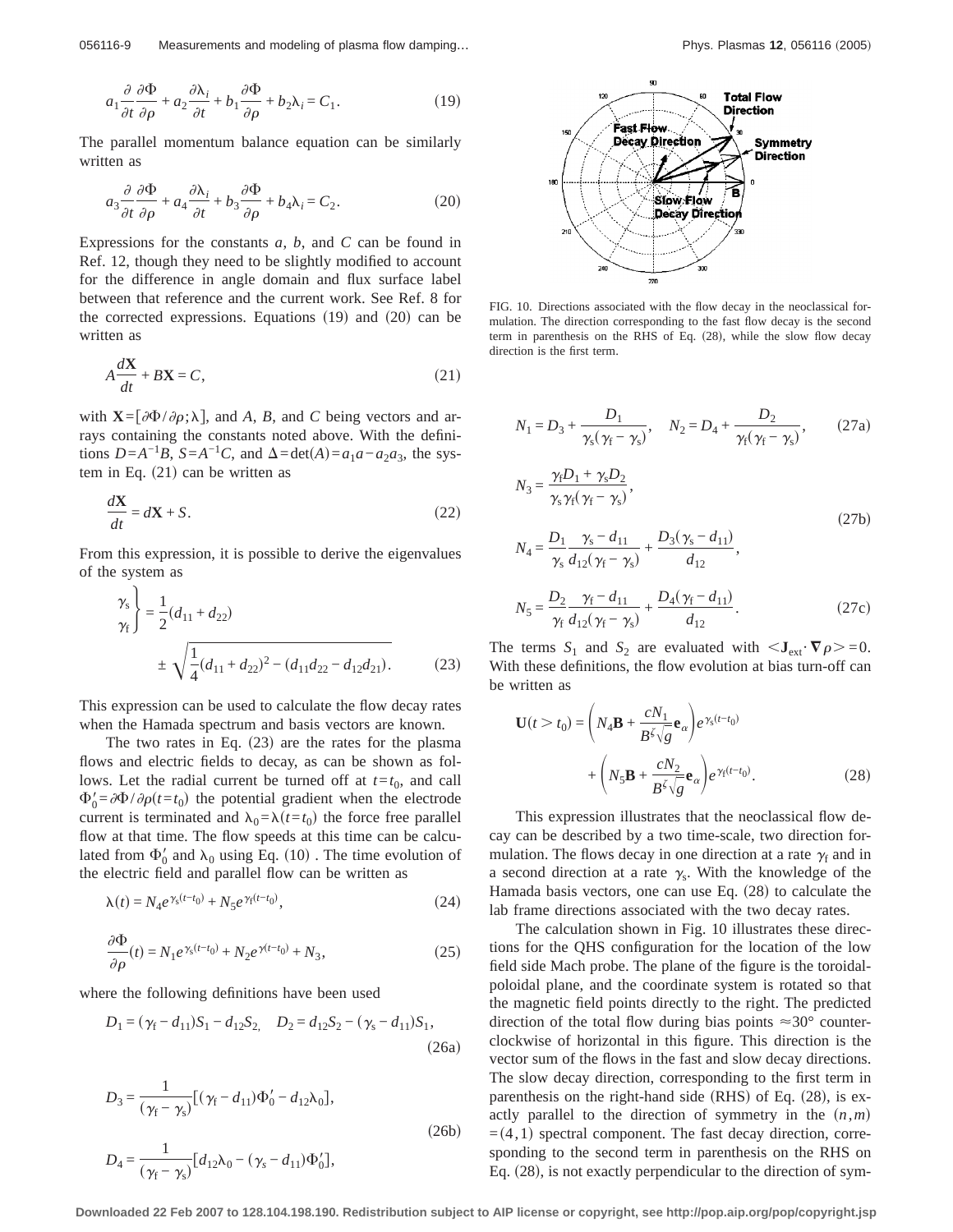metry, because there are parallel flows associated with the flows across the direction of symmetry. The parameters in this calculation are similar to those in HSX except for the neutral density, which is increased by an order of magnitude compared to the experimental value. This increased neutral density (to  $1\times10^{11}$  cm<sup>-3</sup> in the calculation) has the effect of forcing more flow in the fast direction, causing the plot to be more clear than if the realistic neutral density were used. Also note that the length of the arrows has been normalized so that the total flow vector, the magnetic field vector **B**, and symmetry direction vector all have unit length.

#### **C. The spin-up model**

To model the spin-up of the plasma flows and formation of the electric field, we have developed new modeling techniques based upon experimental observations.<sup>8</sup> The data presented in Sec. III show that the electrode voltage is applied on a time-scale of  $\sim$ 1  $\mu$ s, and that the floating profile evolves on the same time-scale. Hence, to model the spin-up, we have developed a model where the initiating event is a quick change in the potential gradient:

$$
\frac{\partial \Phi}{\partial \rho} = \begin{cases} E_{\rm r0} = \frac{-1}{eN_i} \frac{\partial \rho_i}{\partial \rho}, & t < 0, \\ E_{\rm r0} + \kappa_{\rm E} (1 - e^{-t/\tau}), & t > 0. \end{cases}
$$
(29)

In this expression,  $\tau$  is a time on order of 1  $\mu$ s. Since we are specifying the electric field evolution externally, the parallel momentum balance can be rewritten from Eq.  $(20)$  as

$$
a_4 \frac{\partial \lambda_i}{\partial t} + b_4 \lambda_i = C_2 - a_3 \frac{\partial}{\partial t} \frac{\partial \Phi}{\partial \rho} - b_3 \frac{\partial \Phi}{\partial \rho}.
$$
 (30)

Substituting the electric field evolution  $(29)$  into the parallel momentum balance  $(30)$  and solving the differential equation yields the time dependence of the bootstraplike part of the parallel flow.

$$
\lambda(t) = \kappa_{\rm E} Q_1 [1 - (1 + Q_2)e^{-\nu_F t} + Q_2 e^{-t/\tau}]. \tag{31}
$$

The constants are defined in terms of the viscous frequencies and the ion-neutral collision frequency as

$$
Q_1 = -\frac{c}{\sqrt{g}B^{\alpha}B^{\zeta}} \left( \frac{\boldsymbol{\iota}v_{\alpha} + v_{\rm in} \frac{\langle \mathbf{B} \cdot \mathbf{B}_{\rho} \rangle}{\langle B^2 \rangle}}{\boldsymbol{\iota}v_{\alpha} + v_{\zeta} + v_{\rm in}} \right), \tag{32a}
$$

$$
Q_2 = \left(\frac{\boldsymbol{\iota} \boldsymbol{v}_{\alpha} + \boldsymbol{v}_{\zeta} + \boldsymbol{v}_{\rm in}}{\boldsymbol{\iota} \boldsymbol{v}_{\alpha} + \boldsymbol{v}_{\rm in} \frac{\langle \mathbf{B} \cdot \mathbf{B}_{\rho} \rangle}{\langle \mathbf{B}^2 \rangle}}\right) \left(\frac{\boldsymbol{\iota} \boldsymbol{v}_{\alpha} + \frac{\langle \mathbf{B} \cdot \mathbf{B}_{\rho} \rangle}{\langle \mathbf{B}^2 \rangle} \left(\boldsymbol{v}_{\rm in} - \frac{1}{\tau}\right)}{\boldsymbol{\iota} \boldsymbol{v}_{\alpha} + \boldsymbol{v}_{\zeta} + \boldsymbol{v}_{\rm in} - \frac{1}{\tau}}\right),\tag{32b}
$$

$$
v_F = \frac{b_4}{a_4} \mathbf{i} v_\alpha + v_\zeta + v_{\rm in}. \tag{33}
$$

The quantity  $Q_2$  is much less than one for HSX conditions. With this determination of the  $\lambda$  and electric field evolution, the total flow speed evolution at bias turn-on can be calculated as

$$
\mathbf{U}(t) = U_{\rm E}^{\alpha} (1 - e^{-t/\tau}) \mathbf{e}_{\alpha} + \mathbf{B} Q_1 \kappa_{\rm E} [1 - (1 + Q_2) e^{-\nu_{\rm E} t} + Q_2 e^{-t/\tau}],
$$
\n(34)

where

$$
U_{\rm E}^{\alpha} = \frac{c}{B^{\zeta} \sqrt{g}} \kappa_{\rm E}.
$$
\n(35)

Equation  $(34)$  illustrates that there are two time-scales for the flow to evolve in this model. The  $E \times B$  and Pfirsch– Schlueter flows are encapsulated in the first term on the RHS of Eq.  $(34)$  and grow on the externally imposed time-scale. The bootstrap like parallel part of the flow grows on the time-scale  $\nu_F$ . Note that this second time-scale is solely determined by the plasma parameters and magnetic geometry.

The final constraint in this model is provided by poloidal momentum balance, given by Eq.  $(19)$ . The electric field and both components of the flow velocity have now been specified. The remaining free parameter in the poloidal momentum balance is the external current, which can be calculated as

$$
\langle \mathbf{J}_{\text{ext}} \cdot \nabla \rho \rangle = Q_3 e^{-t/\tau} + Q_4 e^{-v_{\text{F}}t} + Q_5. \tag{36}
$$

The constants in this equation are given by

$$
Q_3 = m_1 N_1 \langle B_P^2 \rangle \left( \frac{c}{\sqrt{g} B^{\alpha} B^{\beta}} \right)^2 \kappa_E \left( a_1 \frac{1}{\tau} - Q_1 Q_2 \frac{a_2}{\tau} + b_2 Q_1 Q_2 - b_1 \right),
$$
\n(37a)

$$
Q_4 = m_i N_i \langle B_P^2 \rangle \left( \frac{c}{\sqrt{g} B^\alpha B^\zeta} \right)^2 \kappa_E [a_2 Q_1 v_F (1 + Q_2)
$$

$$
-b_2Q_1(1+Q_2)],
$$
\t(37b)

$$
Q_5 = m_i N_i \langle B_P^2 \rangle \left( \frac{c}{\sqrt{g} B^\alpha B^\zeta} \right)^2 \kappa_E (b_1 + b_2 Q_1).
$$
 (37c)

#### **D. Comparison of the models**

The modeling has now predicted three important timescales: the fast  $(\gamma_f)$  and slow  $(\gamma_s)$  rates for the flow and electric field decay, and the rate  $\nu_F$  for the parallel flows to rise. These time-scales are plotted as a function of minor radius for the QHS and mirror configurations in Fig. 11. The plasma parameters in the calculations are similar to those in HSX, except that the neutral atom density has been set to zero. Eliminating ion-neutral collisions emphasizes the differences in neoclassical parallel viscosity between the configurations.

The neoclassical slow rate illustrates the largest difference between the QHS and mirror configurations. In the plasma core, the difference is about two orders of magnitude, decreasing to a factor of 10 closer to the edge. The fast rates in the QHS and mirror configuration are closer to each other, and differ by only about 30% across the entire minor radius. Hence, the neoclassical expectation is that the fast time-scale for flow decay will be similar between the two configurations, but that the slower decay time-scales will show a large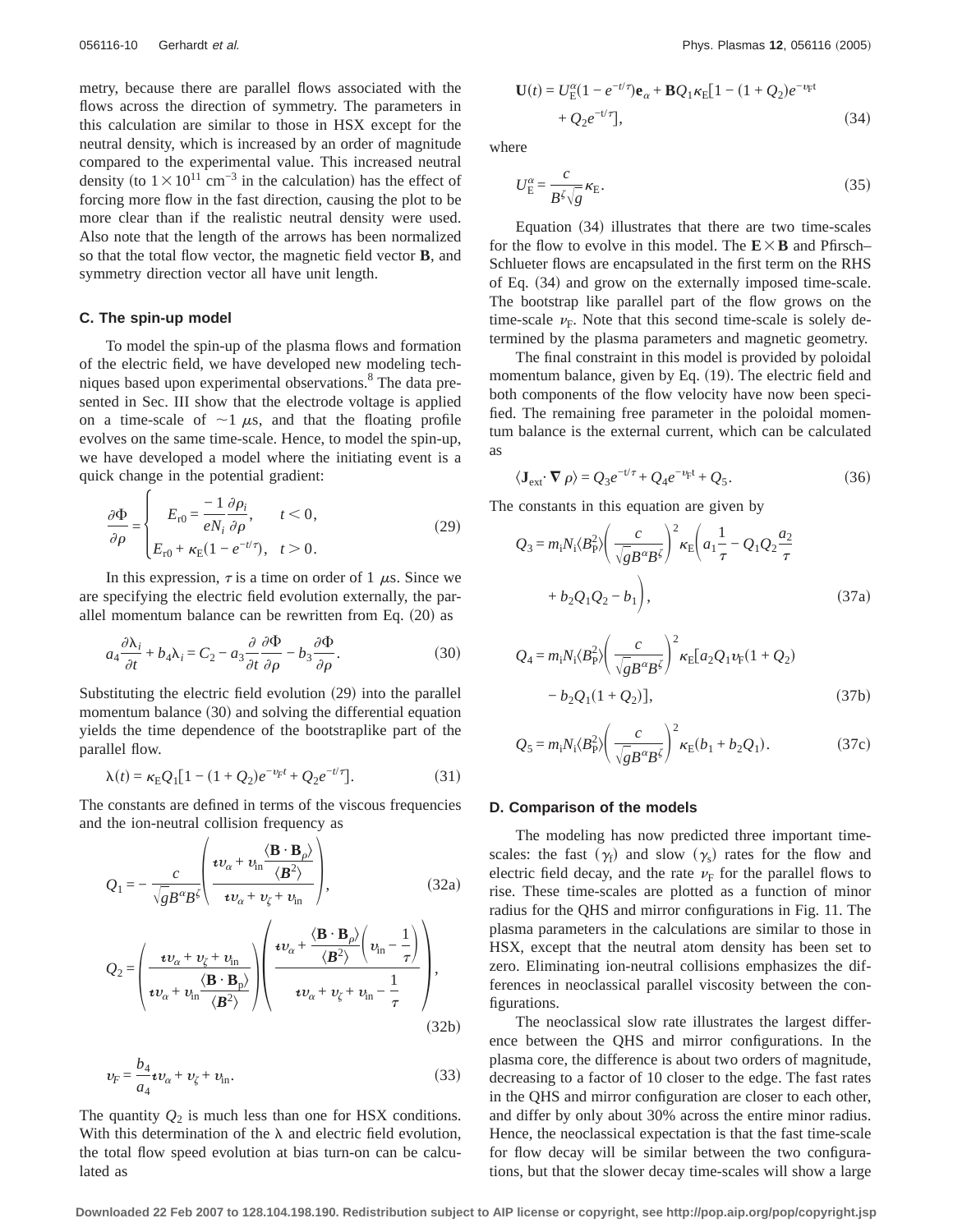

FIG. 11. The three neoclassical damping rates for the mirror and QHS configurations, as a function of minor radius. The neutral density has been set to zero in this calculation to emphasize the differences in parallel viscosity between the configurations.

difference. The difference in  $\nu_F$  between the QHS and mirror configurations is smaller than the difference in the slow rates.

For both the QHS and mirror configurations, the hybrid time-scale  $\nu_F$  resides between the fast and slow decay timescales. This can be understood as follows. There are two variables necessary to describe the evolution of the flows on the two-dimensional magnetic surface. These variables could be any two of the toroidal flow, poloidal flow, parallel flow, or radial electric field;  $40$  we have chosen the electric field and parallel flows in Eqs.  $(19)$  and  $(20)$ . For the decay model, the driving term [the radial current on the RHS of Eq.  $(19)$ ] is changed, and the system responds with its natural frequencies ( $\gamma_f$  and  $\gamma_s$ ). When the electric field is changed on some externally imposed time-scale, as in the spin-up model, one of the system variables is externally forced. This leaves only one remaining time-scale. This time-scale then has information about both of the natural time-scales ( $\gamma_f$  and  $\gamma_s$ ) and is intermediate to them.

It should be noted that in addition to the mirror field, the introduction of magnetic islands into the configuration can lead to symmetry breaking and an increase in viscous damping. This damping mechanism is discussed in Ref. 41, and will not be considered further in this paper.

# **V. COMPARISON BETWEEN MEASUREMENTS AND NEOCLASSICAL MODELING**

In comparing the modeling with the measurements, the topic naturally divides itself into three areas. Section V A will describe comparisons between the neoclassical model and the steady state radial conductivity and flow direction. Section V B will compare the spin-up model to measurements. A comparison of the measured relaxation of the flows and potentials with the neoclassical relaxation model is given in Sec. V C. Section V D provides a discussion of the observed enhanced flow damping in HSX. Note that for these theory/experiment comparisons, the toroidal flux  $\psi$  is used as a magnetic surface label.

# **A. The steady state radial conductivity and flow direction**

The relationship between the steady state radial current and the radial electric field is determined by the radial conductivity as described by Eq.  $(15)$ . It appears that before the electrode is energized, the externally driven radial current would be zero, implying that the plasma radial current is zero and

$$
\langle \mathbf{E}_{\mathbf{r}} \cdot \nabla \psi \rangle = \frac{\langle \nabla \mathbf{p}_i \cdot \nabla \psi \rangle}{e N_i}.
$$
 (38)

The pressure gradient balances the electric field, and there is no plasma flow. Note that inclusion of temperature gradient effects in the viscosities would modify this expression,  $8,35,42$ allowing for flow with no external radial current. It is not anticipated that these corrections are important for the low density ECH plasmas described in this article, where cool ions and small ion temperature gradients are inferred from Doppler spectroscopy.<sup>8</sup>

Contrary to the expectations from Eq.  $(38)$ , measurements show that for most unbiased plasmas in HSX, both the pressure gradient and the floating potential increase towards the core. Langmuir probe and Thomson scattering indicate that the  $T_e$  profile is peaked in the core, with only a small slope in the outer half radius (with  $T_e$  increasing toward the magnetic axis). Hence, we infer that both the plasma potential and the ion pressure increase towards the core. This is apparently in contradiction of the prediction of Eq.  $(38)$ .

While the reason for this contradiction is not at present clear, it is hypothesized that there is some radial current driven before the electrode bias is applied. The positive potentials before bias (see Fig.  $6$ ) would correspond to some non-ambipolar mechanism driving electrons from HSX. This mechanism would take the place of the biased electrode drawing electrons out of the plasma, and a return current would need to flow to maintain ambipolarity. Possible mechanisms for this electron flux include convective fluxes due to the  $ECH<sup>43</sup>$  or nonambipolar turbulent fluxes.<sup>44</sup>

Assuming for the moment that a radial current is indeed flowing before the electrode voltage is applied, then Eq.  $(15)$ before bias becomes

$$
\frac{\langle |\nabla \psi| \rangle}{A_{\text{surf}}} I_{\text{pre-bias}} = \sigma_{\perp} \left[ \left( \frac{dV_{\text{f}}}{d\psi} \middle|_{\text{pre-bias}} + \kappa \frac{dT_{e}}{d\psi} \right) \langle \nabla \psi \cdot \nabla \psi \rangle \right. \\ \left. + \frac{\langle \nabla p_{\text{i}} \cdot \nabla \psi \rangle}{eN_{\text{i}}} \right], \tag{39}
$$

where we have used  $\langle \mathbf{J} \cdot \nabla \psi \rangle = I \langle \nabla \psi \rangle / A_{\text{surf}}$  and  $\Phi_{\text{P}} = V_{\text{f}} + \kappa T_{\text{e}}$ . In these expressions,  $A_{\text{surf}}$  is the area of the magnetic surface,  $\Phi_{\rm P}$  is the plasma potential, and  $\kappa$  is a species dependent constant. During the bias steady state, the total current flowing through the plasma is given by  $I_{total} = I_{electrode} + I_{pre-bias}$ . This leads to the version of Eq.  $(15)$  during bias as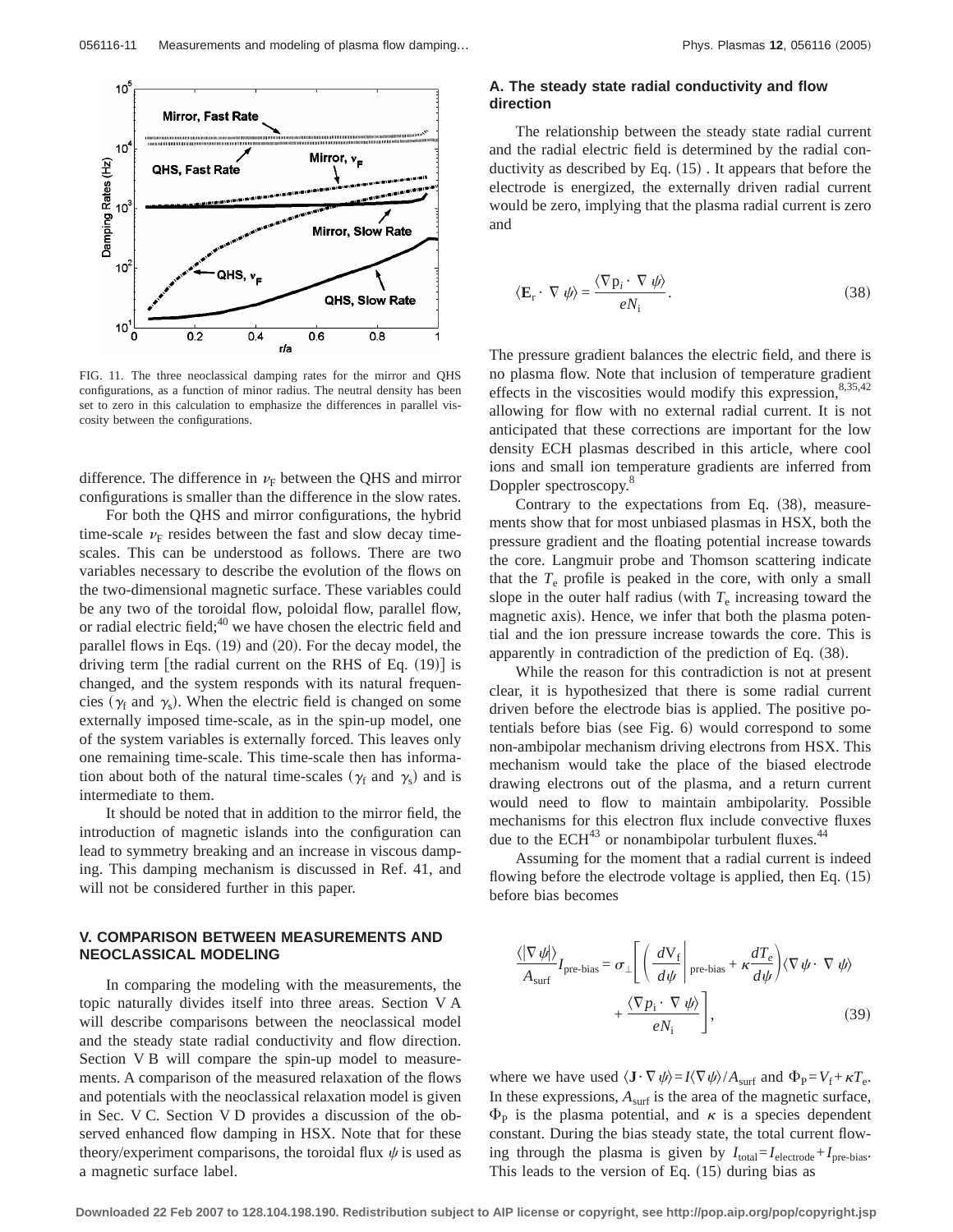

FIG. 12. The measured radial conductivity profiles in the QHS configuration with line average density of  $1 \times 10^{12}$  cm<sup>-3</sup>. Neoclassical predictions are also shown corresponding to only neutrals, neutrals and the  $(n,m)=(4,1)$  spectral component, and the combination of neutrals and all magnetic field ripples.

$$
\frac{\langle |\nabla \psi| \rangle}{A_{\text{surf}}} I_{\text{total}} = \sigma_{\perp} \left[ \left( \frac{dV_{\text{f}}}{d\psi} \middle| \text{during-bias} + \kappa \frac{dT_{\text{e}}}{d\psi} \right) \langle \nabla \psi \cdot \nabla \psi \rangle \right. \\ + \left. \frac{\langle \nabla p_{\text{i}} \cdot \nabla \psi \rangle}{eN_{\text{i}}} \right], \tag{40}
$$

where it has been assumed that the electron temperature and ion pressure gradients do not change when the bias is applied. Subtraction of Eq.  $(39)$  from Eq.  $(40)$  and solving for the radial conductivity yields

$$
\sigma_{\perp} = \frac{\langle |\nabla \psi| \rangle}{\langle \nabla \psi \cdot \nabla \psi \rangle A_{\text{surf}}} \frac{I_{\text{electrode}}}{d\psi}.
$$
 (41)

The terms  $\langle \nabla \psi \cdot \nabla \psi \rangle$ ,  $\langle |\nabla \psi| \rangle$ , and  $A_{\text{surf}}$  are calculated for many surfaces as part of the Hamada basis vector calculation.

A comparison of the measured and modeled radial conductivity in the QHS configuration is illustrated in Fig. 12. The line average plasma density in these discharges in 1  $\times$ 10<sup>12</sup> cm<sup>-3</sup>, and the neutral density is  $\sim$ 1 $\times$ 10<sup>10</sup> cm<sup>-3</sup>. The measured radial conductivity is the top curve (note that conductivity has units of  $1/s$  in cgs units). There are three neoclassical predictions shown in the figure. The bottom curve is the radial conductivity with all of the viscous frequencies in Eq.  $(16)$  set to zero; only neutrals are considered in this calculation. The next higher curve shows the radial conductivity considering neutrals and the  $(n,m)=(4,1)$  spectral component. The addition of the single spectral component causes a significant increase in the radial conductivity, as has been noted previously for the tokamak case.<sup>11</sup> The uppermost neoclassical prediction shows the radial conductivity including neutrals and all magnetic field ripples. The error regions in these and subsequent calculations are based upon Monte Carlo propagation of the estimated errors in the neutral density, plasma density, and ion temperature through the formulas presented in Sec. IV. The difference between the measured and neoclassically predicted radial conductivity is



FIG. 13. Comparison of the predicted and measured steady state flow directions, on the low field side in the QHS configuration. The coordinate system is orientated so that the magnetic field points directly to the right, and the direction of symmetry in the  $(n,m)=(4,1)$  spectral component is shown as well.

approximately a factor of 10, leading to the conclusion that the radial conductivity is anomalous. Note that because the floating potential profiles on the high and low field sides are very similar when the radial coordinate is mapped to toroidal flux, the radial conductivity determined from the two locations would be similar.

This anomalously large radial conductivity is seen in toroidally symmetric devices.<sup>45</sup> Rozhansky and Tendler<sup>46</sup> have constructed a model that approximately predicts the radial conductivity in the *L* mode in TUMAN-3. This model assumes that there exists anomalous shear viscosity to damp the toroidal flow. Under the assumption that gradients in the poloidal flow are small, the radial conductivity can be expressed as

$$
\sigma_{\perp} = -\frac{c^2 m_i N_{i} g \sqrt{\pi} v_{\rm ti}}{2R_o B_o^2}.
$$
\n(42)

When evaluated for the parameters of these QHS discharges, the prediction of Eq. (42) is  $\sigma_{\perp} \sim 1 \times 10^6$  s<sup>-1</sup>, which is approximately the experimental value presented above.

Similar measurements have been made in the mirror configuration on HSX. The measured radial conductivity is  $\approx$  30% higher in the mirror configuration than the QHS. The neoclassical prediction is a factor of  $\sim$  4–5 larger than the prediction for the QHS case. Hence, the theory/experiment is closer in the mirror case than the QHS, but is still off by a factor of  $\sim$ 3.

In addition to the steady state radial conductivity, the neoclassical modeling also predicts the direction of net plasma flow, via Eqs.  $(17)$  and  $(18)$ . With our knowledge of the Hamada basis vectors in the laboratory frame, we are able to make comparisons between the measured flow direction and the neoclassical prediction. An example comparison is shown in Fig. 13, for a measurement taken with the low field side probe 1 cm inside the separatrix. The line-average density in this QHS discharge was  $1\times10^{12}$  cm<sup>-3</sup>, and the neutral density is estimated to be  $\sim$ 1×10<sup>10</sup> cm<sup>-3</sup>.

This figure is in the same coordinate system as Fig. 10, with the magnetic field pointing directly to the right and with the direction of symmetry rotated counterclockwise of the magnetic field. The predicted steady state flow direction is rotated slightly counterclockwise from the symmetry direction, and the measured steady state flow is rotated farther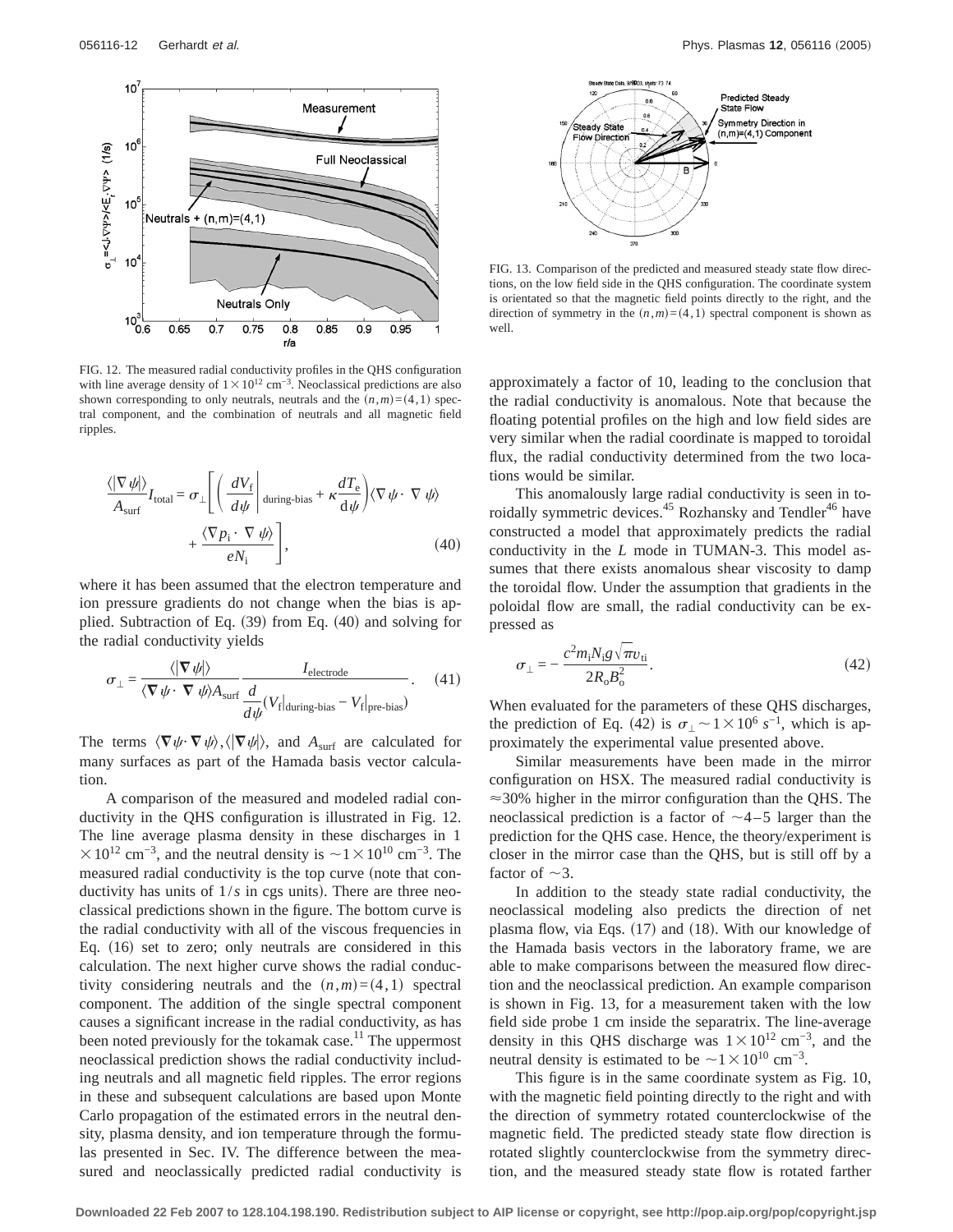

FIG. 14. Comparison of the slow flow rise rates  $[r_s, \text{ in Eq. (7)}]$ , as measured in the QHS configuration in the high and low  $|B|$  regions. The neoclassical rise rate  $\nu_F$  calculated from Eq. (33) is shown for comparison.

counterclockwise. We conclude that the measured flow is rotated away from the symmetry direction compared to the neoclassical prediction. The subject of the flow direction will be revisited in Sec. V D.

### **B. The measured and modeled spin-up of the plasma flows**

Consider now the spin-up of the plasma when the electric field is applied. The measurements illustrated in Fig. 7 show that the electric field is formed extremely quickly when the bias is applied. This is implicitly consistent with the model described in Sec. IV C, and was the observation that motivated the model in the first place. It is then important to compare the measured and modeled evolution of the plasma flows.

The rate of slow flow rise  $[r_s,$  from the fits of Eq. (7)] is shown in Fig. 14, where the two symbols illustrate measurements taken on the low and high field sides of HSX. These discharges have a line average density of  $1 \times 10^{12}$  cm<sup>3</sup> and an ion temperature of 20 eV. The physical locations of the tips of the two probes have been mapped to toroidal flux so that they can be compared on the same axis. There is excellent agreement between the measured slow rise rates on the low and high field sides, illustrating that this time-scale is an appropriate global quantity for comparison with modeling. The modeled time-scale  $\nu_F$  is plotted on the data as well. A neutral density of  $1 \times 10^{10}$  cm<sup>-3</sup> is used in the calculation based on the  $H_{\alpha}$  measurements and DEGAS simulations. The measured time-scales show good agreement with the predicted time-scale based upon neoclassical modeling, both in numerical value and in the radial profile.

Measurements have been made where the biasing electrode and Mach probes are held at a fixed location while the plasma density is scanned via gas puffing. The data shows that the slow rise rate is largely independent of density in both the QHS and mirror configurations. Note that the timescale  $\nu_F$  is also independent of density in the plateau regime, consistent with the measured scaling.



FIG. 15. Comparison of the slow flow rise rates in the QHS and mirror configurations. The neoclassical rise rate  $\nu_F$  from Eq. (33) is illustrated in the figure, and agrees with the data in both configurations.

These measurements have been made in the QHS and mirror configurations of HSX at the same input power (50 kW), line average density  $(1 \times 10^{12} \text{ cm}^{-3})$ , and field strength  $(B=0.5 \text{ T})$ . The measured impurity ion temperature of  $\sim$ 20 eV is similar in the two configurations. The measured slow rise rates  $r<sub>s</sub>$  for the QHS and mirror configurations are shown in Fig. 15. The measurements are made with the low field side Mach probe in both cases. The measurements in the QHS configuration show a reduced rise rate compared to the mirror configuration, as expected for a configuration with reduced viscous damping. The calculated rates  $\nu_F$  are illustrated in the figure as well, and show good agreement with the data. Note that the difference in the modeled predictions is due to neoclassical viscous damping. We thus infer that the measured reduction in damping in the quasisymmetric case is also due to reduced neoclassical viscosity.

# **C. The relaxation of the floating potential and plasma flows after bias termination**

We will next consider the dynamics when the electrode current is broken. We typically fit the decay of the electrode current and voltage to a single time constant exponential,

$$
f = \begin{cases} f_0, & t < t_0 \\ (f_0 - f_{ss}) \exp[-r(t - t_0)] + f_{ss}, & t > t_0, \end{cases}
$$
(43)

where  $f$  is either the electrode current or voltage,  $f_0$  is the value before the bias pulse is terminated at  $t = t_0$ , and  $f_{ss}$  is the value long after the decay has finished. In Fig. 16, we plot the decay rate of the electrode voltage and current as a function of the line average plasma density for QHS plasmas with the bias probe located at  $r/a = 0.65$ . The current decay rate is typically  $10^6$  s<sup>-1</sup>, satisfying the model requirement that the current termination be the fast initiating event. The electrode voltage typically decays at a rate of  $\sim$ 30–50 kHz.

Also shown in the graphs is the neoclassical fast decay rate  $\gamma_f$  at the location of the electrode, as a function of plasma density. The current termination occurs substantially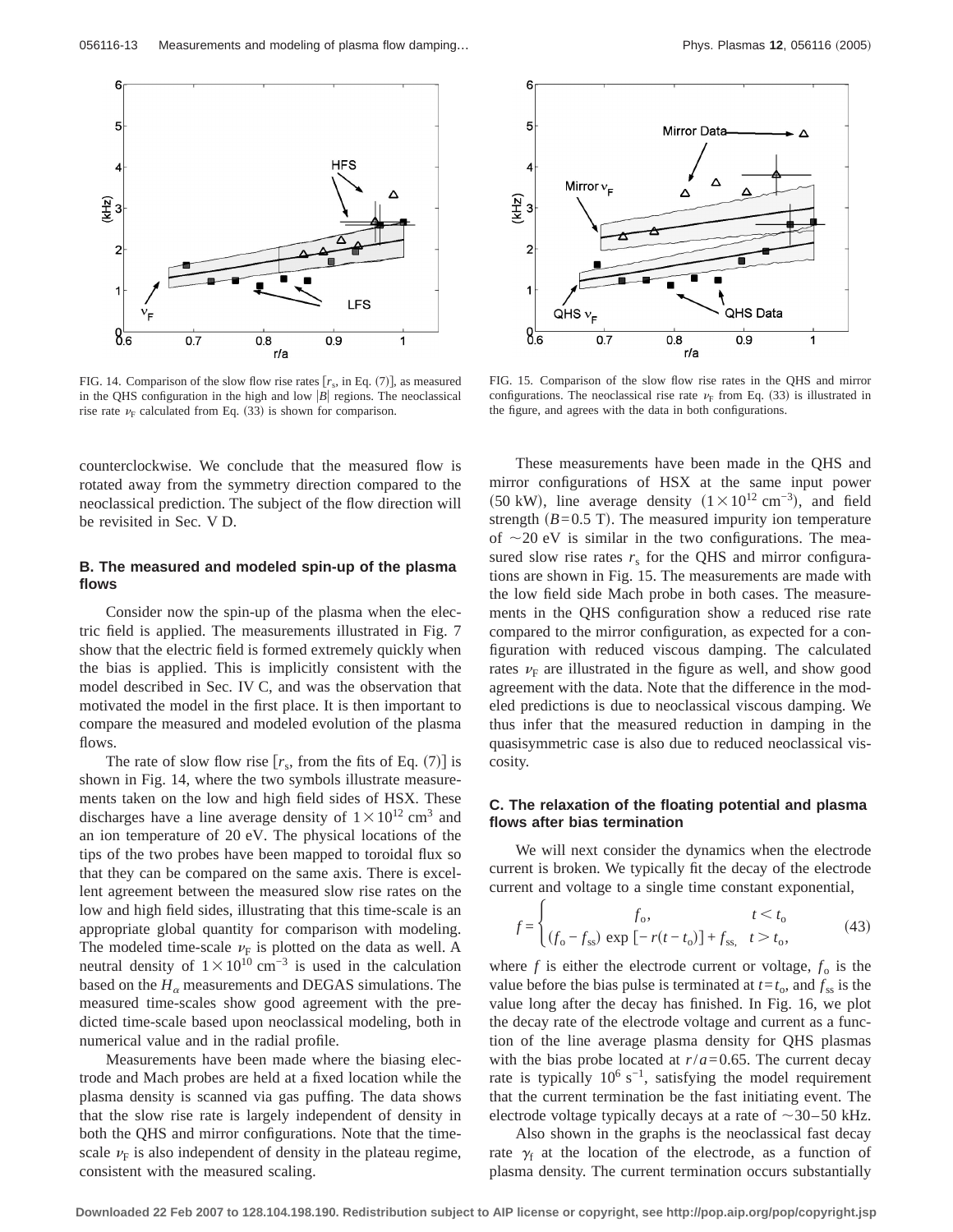

FIG. 16. The decay rate  $[r \text{ in Eq. (43)}]$  for (a) the electrode current and (b) the electrode voltage. The fast neoclassical damping rate ( $\gamma_f$ ) from Eq. (23) is also shown.

faster than the fast neoclassical rate, but the electrode voltage decay rate is within a factor of 2 of the neoclassical rate. This comparison should be taken with caution, though, as the neoclassical viscosities in the modeling are not necessarily accurate on this fast time-scale (see discussion in Sec. IV A).

Considering the relaxation of the plasma flows, it was observed above that one component of the flows tends to decay on the same fast time-scale as the floating potential. The slowly decaying component of the flow is mainly in the parallel direction, in contrast with the neoclassical prediction that the slowly decaying component of the flow should be in the symmetry direction. The rates for these flows to decay  $(r<sub>s</sub>)$  are illustrated in Fig. 17, for the QHS and mirror configurations of HSX. The flows decay more slowly in the quasisymmetric configuration, as anticipated for the configuration with reduced damping. The *difference* in measured damping rates is  $\sim$ (2–3)×10<sup>3</sup> s<sup>-1</sup>.

The neoclassical slow rate  $\gamma_s$  is illustrated in the figure, for each of the two configurations. Recall that this rate corresponds neoclassically to the rate at which flows in the di-



FIG. 17. The decay rate for the slow component of the flow to decay for the QHS and mirror configuration. The neoclassical slow flow decay rate  $(\gamma_s)$ from Eq.  $(23)$  is plotted for comparison.

rection of symmetry decay. For the QHS configuration, this rate is dominated by ion-neutral collisions, and is approximately given by  $v_{\text{in}} \approx n_{\text{n}} 10^{-8} T_{\text{i}}^{318} = 150 - 300 \text{ s}^{-1}$ . Hence, the rate at which the flows are damped is not consistent with neoclassical theory; the measurement and prediction differ by a factor of  $\approx$ 10.

The measured mirror slow damping rates also differ from the predicted neoclassical slow damping rates, although the ratio of measurement to neoclassical prediction is closer than in the QHS case. Note that the difference between the measurements of  $\sim$ 1.5×10<sup>3</sup> s<sup>-1</sup> is similar to the *difference* in the neoclassical predictions. In this sense, we hypothesize that there is an additional source of damping which diminishes the predicted neoclassical difference. Nevertheless, the results show that the damping of flows is reduced with quasisymmetry, even in the presence of the anomalous flow damping.

### **D. Discussion of enhanced flow damping in HSX**

The results presented above provide evidence that the faster time-scales ( $\gamma_f$  and  $\nu_F$ , see caveat about fast timescales in Sec. IV A) are approximately described by neoclassical theory for these measurements in HSX, but that the slower damping time-scale and radial conductivity are not. This result is not a surprise: many tokamak experiments have documented that the damping of flows in the symmetry direction (the toroidal direction in that case) is faster than neoclassical theory predicts. $45,47-52$  In this sense, the damping of flows in the quasisymmetric HSX is similar to that in axisymmetric tokamaks.

To further test this hypothesis, we have made comparisons between the measurements and calculations where the neutral density has been artificially increased to mimic extra flow damping. For the comparisons presented below, the neutral density has been increased from its measured value of  $1 \times 10^{10}$  cm<sup>-3</sup> to a value of  $1.3 \times 10^{11}$  cm<sup>-3</sup>. The ionneutral collision frequency in this case is increased to  $v_{\text{in}}$ =3300 1/*s*. There is no reason to believe that the neutral density in HSX is this large. In this sense, the much increased  $v_{\text{in}}$  would be more accurately thought of as  $v_{\text{eff}}$ , an effective rate for momentum loss from the system.

Figure 18 presents a modeling/experiment comparison for the artificially large neutral density. The top frame shows the slow flow decay rate for the QHS configuration, where measurements from the high and low field side Mach probes are displayed. As noted with respect to the slow flow rise and floating potential decay rates, the rates measured at the two locations agree well with each other. With the artificially high neutral density given above, the agreement with the modeling is excellent. The bottom frame shows the radial conductivity measurement and neoclassical prediction (including all spectral components and artificially increased neutral density) for the same neutral density. The agreement is substantially improved across most of the measurement region.

The steady state flow direction comparison is shown in Fig. 19, where the neoclassical prediction is calculated using the artificially large neutral density. Compared to Fig. 13, the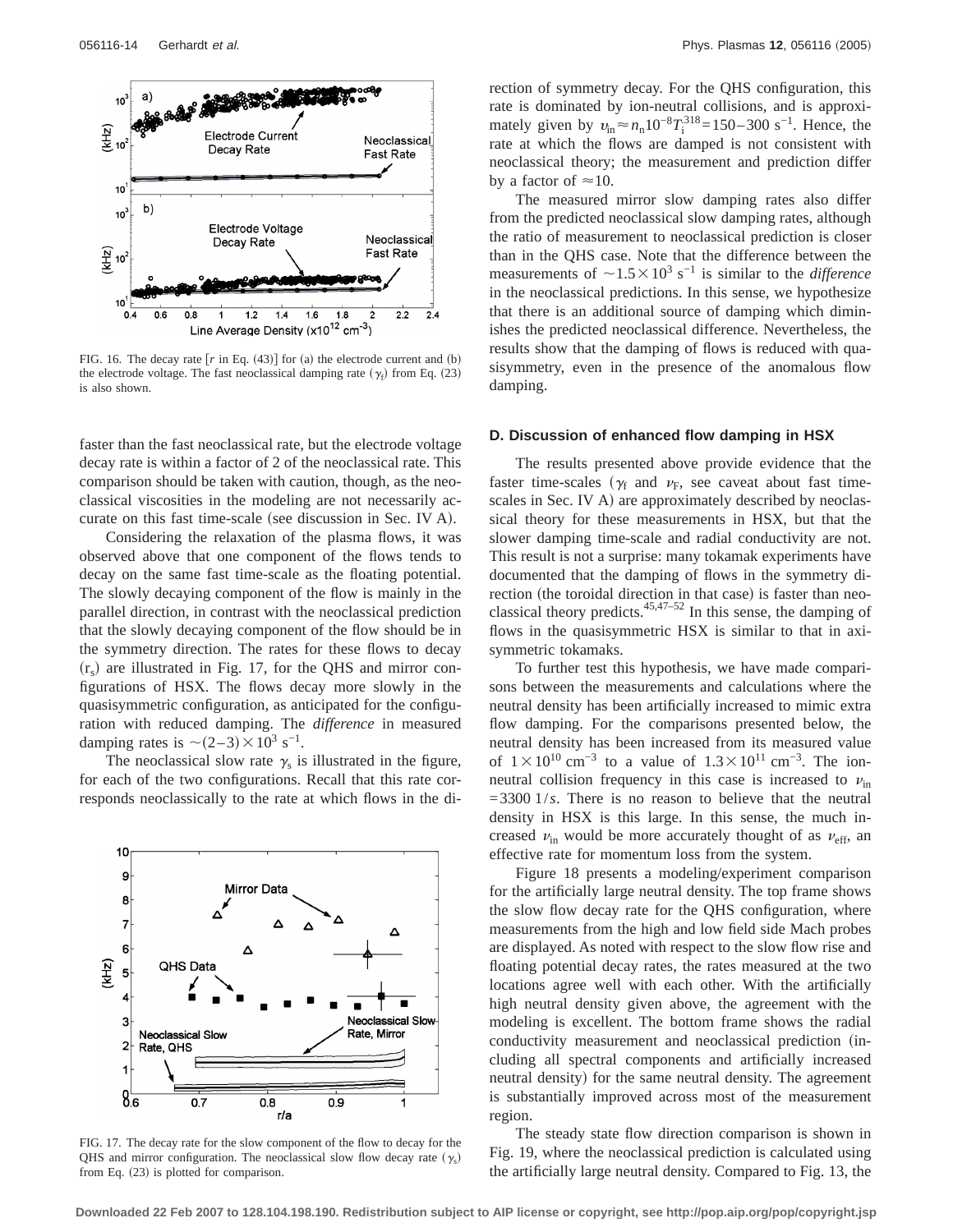

FIG. 18. (a) The decay rate for the slow component of the flow, compared to the neoclassical theory in Eq.  $(23)$  with artificially increased neutral damping, and (b) the measured radial conductivity compared to the prediction of Eq.  $(16)$  with the increased neutral damping.

agreement between the prediction and the measurements are much improved when the damping is increased. In particular, the predicted flow direction is rotated away from the symmetry direction by the same amount as the measurement.

While this artificially large neutral density improves all the comparisons noted in this section, it tends to degrade the agreement with the spin-up model. A more appropriate means of formulating the enhanced flow damping, probably including some anomalous shear viscosity, appears to be necessary to further understand the flow damping in HSX.

### **VI. SUMMARY**

In summary, our measurements indicate a distinct asymmetry in plasma parameter evolution between the spin-up and the spin-down. This asymmetry is due to the different initiating events; the electric field application initiates the spin-up, while open-circuiting the electrode current initiates the spin-down. Two time-scales are observed in the flow evolution, both during spin-up and spin-down, and techniques have been developed to extract these time-scales from the measurements. The time-scales for the flow to rise are in reasonable agreement with a model where the electric field formation initiates the spin-up of the plasma flows. The time to complete the spin-up is longer in the quasisymmetric configuration of HSX than in the symmetry broken configuration, in agreement with neoclassical modeling. The slower



FIG. 19. Comparison between the measured and modeled plasma flow directions, where the prediction is based on Eq.  $(17)$  with the artificially large neutral damping.

time-scale for the flow to decay is longer in the QHS case than the mirror, consistent with our neoclassical expectations. However, this time-scale is significantly shorter than the neoclassically predicted time-scale.

# **ACKNOWLEDGMENTS**

The authors gratefully acknowledge the advice, assistance, and encouragement of A. F. Almagri, F. S. B. Anderson, C. Deng, W. Guttenfelder, C. Hegna, K. Likin, P. Probert, and K. C. Shaing. This research benefited greatly from the expertise of the HSX technical staff, including A. Piccione, M. Frankowski, E. Jolitz, and L. K. Neisius. This research was funded by the United States Department of Energy.

- <sup>1</sup>J. Nuhrenberg and R. Zille, Phys. Lett. **114**, 129 (1986).  $^{2}$ I. Nuhrenberg and B. Zille, Phys. Lett. **4, 129**, 113 (108)
- $2$ J. Nuhrenberg and R. Zille, Phys. Lett. A **129**, 113 (1988).
- <sup>3</sup>K. H. Burrell, Phys. Plasmas **4**, 1499 (1997).
- <sup>4</sup>M. C. Zarnstorff, L. A. Berry, A. Brooks, E. Fredrickson, G-Y. Fu, S. Hirshman, S. Hudson, L-P. Ku, E. Lazarus, D. Mikkelsen, D. Monticello, G. H. Neilson, N. Pomphrey, A. Reiman, D. Spong, D. Strickler, A. Boozer, W. A. Cooper, R. Goldston, R. Hatcher, M. Isaev, C. Kessel, J. Lewandowski, J. F. Lyon, P. Merkel, H. Mynick, B. E. Nelson, C. Neuhrenberg, M. Redi, W. Reiersen, P. Rutherford, R. Sanchez, J. Schmidt, and R. B. White, Plasma Phys. Controlled Fusion 43, 237 (2001).
- S. Okamura, K. Matsuoka, S. Nishimura, M. Isobe, I. Nomura, C. Suzuki, A. Shimizu, S. Murakami, N. Nakajima, M. Yokoyama, A. Fujisawa, K. Ida, K. Itoh, P. Merkel, M. Drevlak, R. Zille, S. Gori, and J. Nuhrenberg, Nucl. Fusion 41, 1865 (2001).
- D. A. Spong, S. P. Hirshman, L. A. Berry, J. F. Lyon, R. H. Fowler, D. J. Strickler, M. J. Cole, B. N. Nelson, D. E. Williamson, A. S. Ware, D. Alban, R. Sanchez, G. Y. Fu, D. A. Monticello, W. H. Miner, and P. M. Valanju, Nucl. Fusion 41, 711 (2001).
- <sup>7</sup>F. S.B. Anderson, A. F. Almagri, D. T. Anderson, P. G. Mathews, J. N. Talmadge, and J. L. Shohet, Fusion Technol. **27**, 273 (1995).
- S. P. Gerhardt, Ph.D. thesis, University of Wisconsin-Madison, 2004.
- $^{9}$ K. Ida and N. Nakajima, Phys. Plasmas 4, 310 (1997).
- <sup>10</sup>K. Ida, Y. Mjura, K. Kondo, J. V. Hofmann, F. Sano, S. Hidekuma, H. Yamada, H. Iguchi, T. Matsuda, H. Zushi, T. Obiki, K. Watanabe, J. Geiger, N. Nakajima, and F. Rau, in *International Conference on Plasma Physics ICPP 1994*, edited by Paulo H. Sakanaka and Michael Tendler, AIP Conf. Proc. No. 345 (AIP, Woodbury, NY, 1995).
- $11$ J. N. Talmadge, B. J. Peterson, D. T. Anderson, F. S. B. Anderson, H. Dahi, J. L. Shohet, M. Coronado, K. C. Shaing, M. Yokoyama, M. Wakatani, *Proceedings of the 15th International Conference on Plasma Physics* and Controlled Fusion Research, Seville, 1994 (IAEA, Vienna, 1995), Vol.
- 
- 1, p. 797.<br><sup>12</sup>M. Coronado and J. N. Talmadge, Phys. Fluids B **5**, 1200 (1993). <sup>13</sup>R. R. Weynants, G. Van Oost, G. Bertschinger, J. Boedo, P. Brys, T. Delvigne, K. H. Dippel, F. Durodie, H. Euringer, K. H. Finken, D. S. Gray, J. D. Hey, D. L. Hillis, J. T. Hogan, L. Konen, R. Leners, A. M. Messiaen, A. Pospieszczyck, U. Samm, R. P. Schorn, B. Schweer, G. Telesca, R. Van Nieuwenhove, and P. E. Vandenplas, Nucl. Fusion **32**, 837
- (1992).  $14R$ . J. Taylor, M. L. Brown, B. D. Fried, H. Grote, J. R. Liberati, G. J. Morales, P. Pribyl, D. Darrow, and M. Ono, Phys. Rev. Lett. **63**, 2365
- (1989).  $15S$ . P. Gerhardt, D. T. Anderson, F. S. B. Anderson, and J. N. Talmadge,
- Rev. Sci. Instrum. **75**, 4621 (2004). <sup>16</sup>C. S. MacLatchy, C. Boucher, D. A. Poirier, and J. Gunn, Rev. Sci.
- 
- Instrum. **63**, 3923 (1992).<br><sup>17</sup>R. Back and R. D. Bengston, Rev. Sci. Instrum. **68**, 377 (1997).<br><sup>18</sup>B. J. Peterson, J. N. Talmadge, D. T. Anderson, F. S. B. Anderson, and J.<br>L. Shohet, Rev. Sci. Instrum. **65**, 2599 (1994)
- 
- <sup>19</sup>I. H. Hutchinson, Plasma Phys. Controlled Fusion **44**, 1953 (2002). <sup>20</sup>S. P. Gerhardt, J. M. Canik, D. T. Anderson, and L. Owen, Rev. Sci. Instrum. **75**, 2981 (2004). <sup>21</sup>D. B. Heifetz, D. Post, M. Petravic, J. Weisheit, and G. Bateman, J. Com-
- 
- put. Phys. **46**, 309 (1982). <sup>22</sup>C. Deng, D. L. Brower, W. X. Ding, A. F. Almagri, D. T. Anderson, F. S.